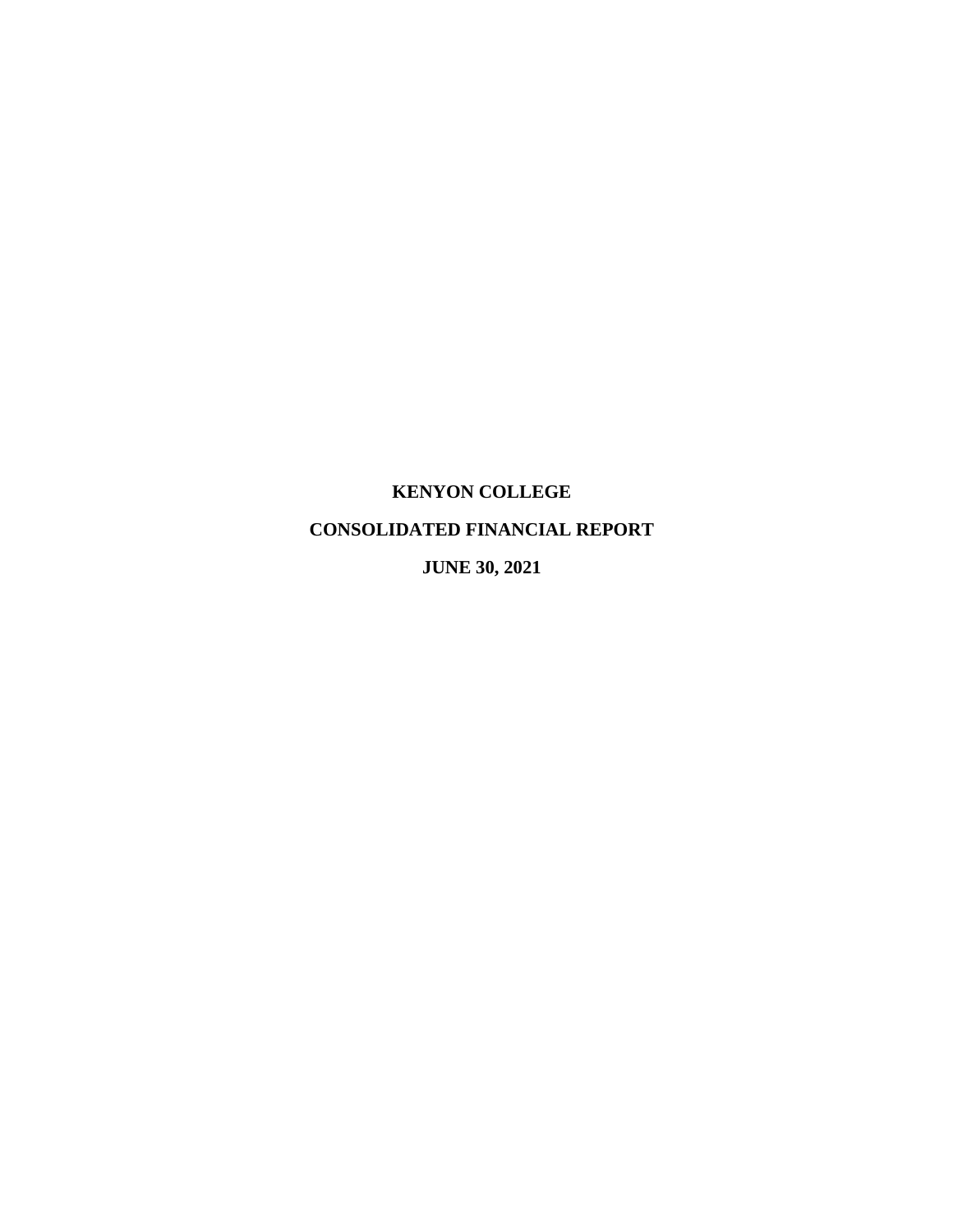# **CONTENTS**

\_\_\_\_\_\_\_\_\_\_\_\_\_\_\_\_\_\_\_\_\_\_\_\_\_\_\_\_\_\_\_\_\_\_\_\_\_\_\_\_\_\_\_\_\_\_\_\_\_\_\_\_\_\_\_\_\_\_\_\_\_\_\_\_\_\_\_\_\_\_\_\_\_\_\_\_\_\_\_\_\_

|                                                                 | Page  |
|-----------------------------------------------------------------|-------|
| <b>INDEPENDENT AUDITORS' REPORT ON THE FINANCIAL STATEMENTS</b> | $1-2$ |
| <b>FINANCIAL STATEMENTS</b>                                     |       |
| Consolidated statement of financial position                    | 3     |
| Consolidated statement of activities                            | 4     |
| Consolidated statement of functional expenses                   | 5     |
| Consolidated statement of cash flows                            | 6     |
| Notes to consolidated financial statements                      | 7-27  |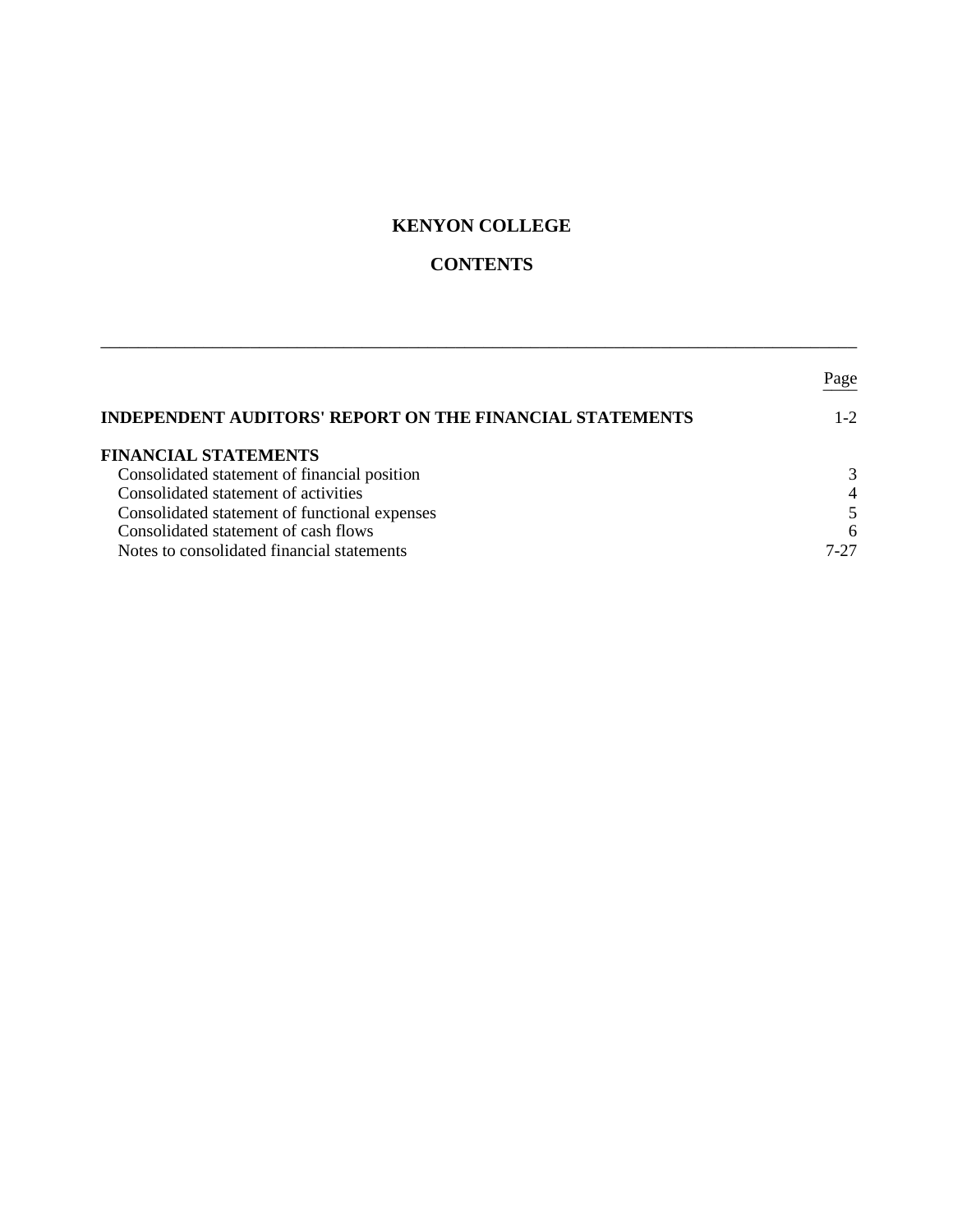

# Independent Auditors' Report

The Board of Trustees Kenyon College Gambier, Ohio

We have audited the accompanying consolidated financial statements of Kenyon College (a nonprofit organization), which comprise the consolidated statement of financial position as of June 30, 2021, and the related consolidated statements of activities, functional expenses, and cash flows for the year then ended, and the related notes to the financial statements.

### **Management's Responsibility for the Financial Statements**

Management is responsible for the preparation and fair presentation of these consolidated financial statements in accordance with accounting principles generally accepted in the United States of America; this includes the design, implementation, and maintenance of internal control relevant to the preparation and fair presentation of consolidated financial statements that are free from material misstatement, whether due to fraud or error.

# **Auditors' Responsibility**

Our responsibility is to express an opinion on these consolidated financial statements based on our audit. We conducted our audit in accordance with auditing standards generally accepted in the United States of America. Those standards require that we plan and perform the audit to obtain reasonable assurance about whether the consolidated financial statements are free from material misstatement.

An audit involves performing procedures to obtain audit evidence about the amounts and disclosures in the consolidated financial statements. The procedures selected depend on the auditors' judgment, including the assessment of the risks of material misstatement of the consolidated financial statements, whether due to fraud or error. In making those risk assessments, the auditors consider internal control relevant to the entity's preparation and fair presentation of the consolidated financial statements in order to design audit procedures that are appropriate in the circumstances, but not for the purpose of expressing an opinion on the effectiveness of the entity's internal control. Accordingly, we express no such opinion. An audit also includes evaluating the appropriateness of accounting policies used and the reasonableness of significant accounting estimates made by management, as well as evaluating the overall presentation of the consolidated financial statements.

We believe that the audit evidence we have obtained is sufficient and appropriate to provide a basis for our audit opinion.

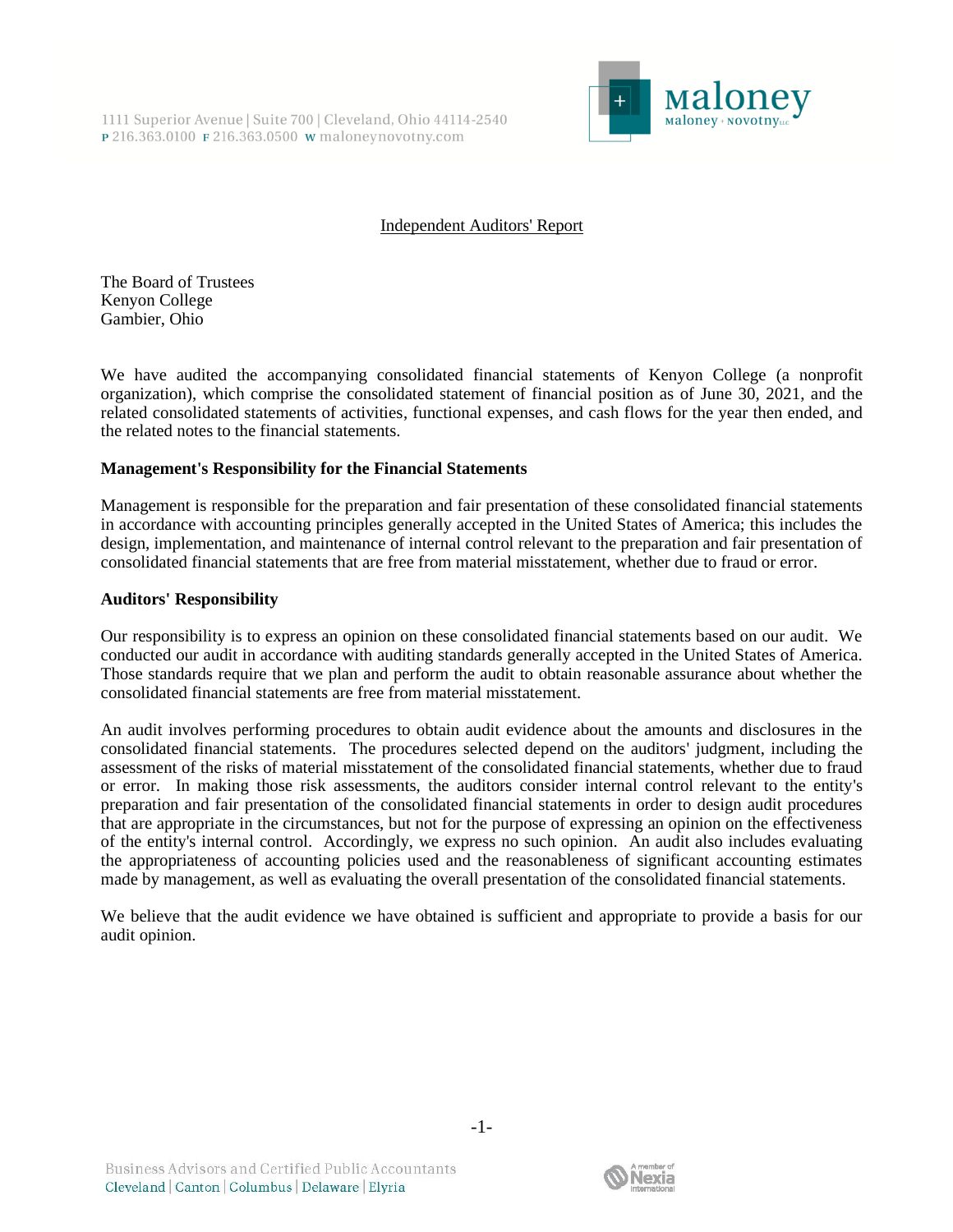## **Opinion**

In our opinion, the consolidated financial statements referred to above present fairly, in all material respects, the financial position of Kenyon College as of June 30, 2021, and the changes in its net assets and its cash flows for the year then ended in accordance with accounting principles generally accepted in the United States of America.

#### **Report on Prior Year Summarized Comparative Information**

We have previously audited Kenyon College's 2020 consolidated financial statements, and we expressed an unmodified audit opinion on those audited consolidated financial statements in our report dated November 9, 2020. In our opinion, the summarized comparative information presented herein as of and for the year ended June 30, 2020 is consistent, in all material respects, with the audited consolidated financial statements from which it has been derived.

Neloney + Rorotry LLC

Cleveland, Ohio October 28, 2021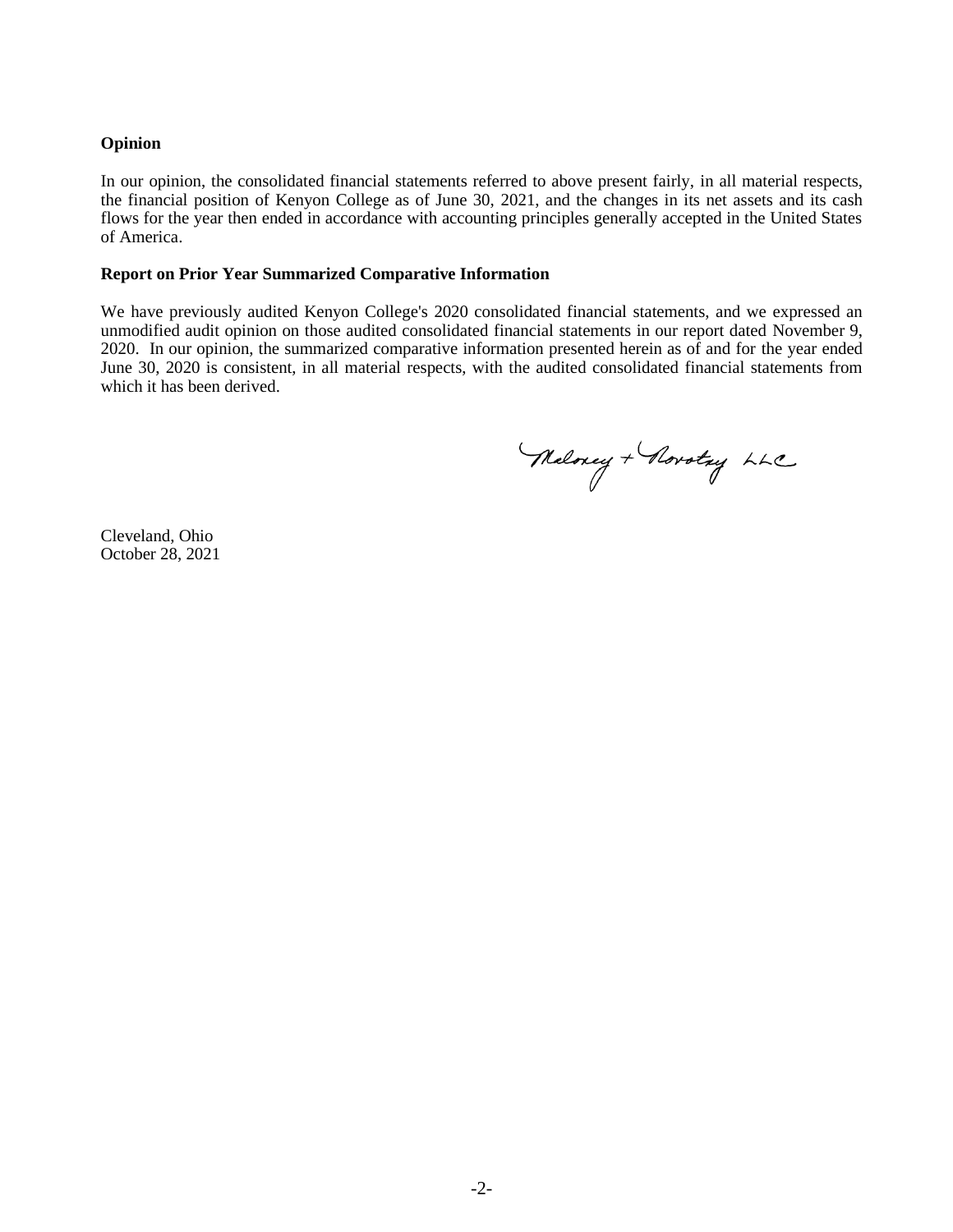# CONSOLIDATED STATEMENT OF FINANCIAL POSITION

# (With Comparative Totals as of June 30, 2020) June 30, 2021

|                                                         | 2021             | 2020                          |
|---------------------------------------------------------|------------------|-------------------------------|
| <b>ASSETS</b>                                           |                  |                               |
| Cash and cash equivalents                               | \$<br>56,558,830 | \$<br>82,472,410              |
| Investments                                             | 589,140,627      | 482,565,739                   |
| Accounts and interest receivable                        | 7,969,163        | 3,193,227                     |
| Inventories                                             | 867,291          | 967,997                       |
| Present value of pledges receivable                     | 27,226,888       | 31,291,727                    |
| Loans receivable                                        | 4,139,687        | 4,661,265                     |
| Interests in charitable trusts                          | 3,389,565        | 2,621,340                     |
| Property and equipment, net                             | 358,399,463      | 319,928,671                   |
| Other assets                                            | 4,950,975        | 3,896,476                     |
| <b>Total assets</b>                                     | \$1,052,642,489  | $\mathbb{S}^-$<br>931,598,852 |
| <b>LIABILITIES AND NET ASSETS</b><br><b>LIABILITIES</b> |                  |                               |
| Accounts payable, accrued expenses and agency funds     | \$<br>14,552,303 | \$<br>12,638,889              |
| Fair value of interest rate swaps                       | 2,044,782        | 2,539,022                     |
| Deposits and advances                                   | 3,199,142        | 6,055,841                     |
| Liability for post-retirement benefits                  | 6,590,444        | 6,149,005                     |
| Split interest agreements payable                       | 6,528,691        | 5,924,333                     |
| Government loan funds                                   | 471,393          | 831,058                       |
| Capital lease obligations, net                          | 266,558,305      | 268,676,681                   |
| <b>Total liabilities</b>                                | 299,945,060      | 302,814,829                   |
| <b>NET ASSETS</b>                                       |                  |                               |
| Without donor restrictions                              | 406,793,852      | 354,610,947                   |
| With donor restrictions                                 | 345,903,577      | 274,173,076                   |
| Total net assets                                        | 752,697,429      | 628,784,023                   |
| Total liabilities and net assets                        | \$1,052,642,489  | 931,598,852<br>\$             |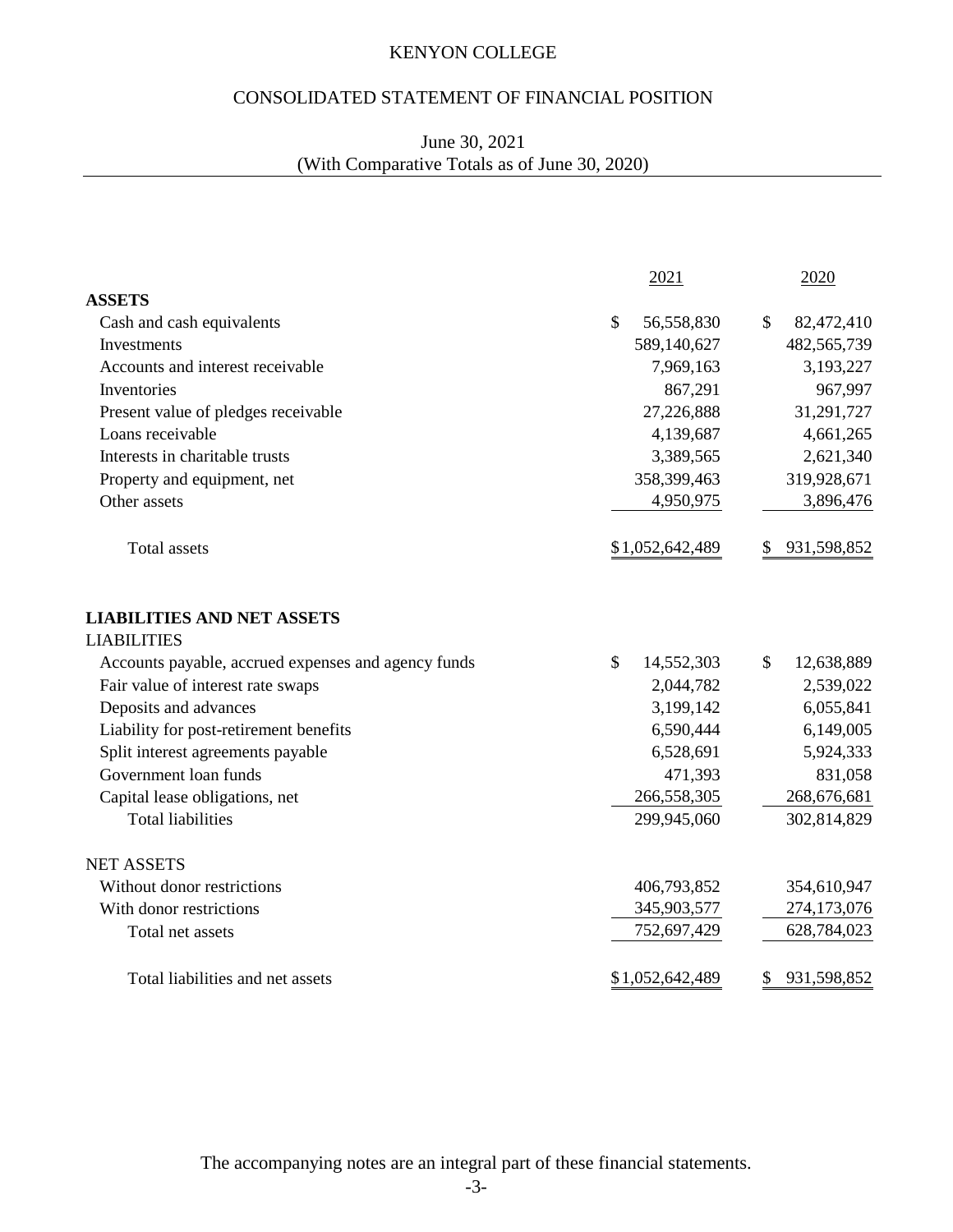# CONSOLIDATED STATEMENT OF ACTIVITIES

### (With Comparative Totals for the Year Ended June 30, 2020) For the Year Ended June 30, 2021

|                                                           | Without          | With             |                  |                |
|-----------------------------------------------------------|------------------|------------------|------------------|----------------|
|                                                           | Donor            | Donor            | 2021             | 2020           |
|                                                           | Restrictions     | Restrictions     | Total            | Total          |
| OPERATING REVENUES<br>Tuition and mandatory fees          | 86,565,951<br>\$ |                  | 86,565,951<br>\$ | \$104,718,105  |
| Less: Financial aid                                       | (39, 847, 911)   |                  | (39, 847, 911)   | (40,799,231)   |
| Net tuition and mandatory fees                            | 46,718,040       |                  | 46,718,040       | 63,918,874     |
|                                                           |                  |                  |                  |                |
| Auxiliary enterprise revenues                             | 16,748,562       |                  | 16,748,562       | 21,282,526     |
| Investment return designated for operations               | 13,862,865       | 10,529,375<br>\$ | 24,392,240       | 24,446,398     |
| Private gifts and grants                                  | 6,546,921        | 2,994,165        | 9,541,086        | 14,663,601     |
| Government grants                                         | 5,686,121        |                  | 5,686,121        | 1,435,458      |
| Miscellaneous fees                                        | 116,338          |                  | 116,338          | 155,375        |
| Other income                                              | 1,242,432        | 105,337          | 1,347,769        | 1,629,094      |
| Net assets released from restrictions                     | 15,045,746       | (15,045,746)     |                  |                |
| Total operating revenues                                  | 105,967,025      | (1,416,869)      | 104,550,156      | 127,531,326    |
| OPERATING EXPENSES                                        |                  |                  |                  |                |
| Program services                                          |                  |                  |                  |                |
| Instruction                                               | 39,126,310       |                  | 39,126,310       | 44,013,406     |
| Student services                                          | 25,351,733       |                  | 25,351,733       | 23,457,066     |
| Academic support                                          | 10,600,924       |                  | 10,600,924       | 9,984,766      |
| Research                                                  | 1,166,015        |                  | 1,166,015        | 855,186        |
| Community partnership                                     | 348,571          |                  | 348,571          | 369,858        |
| Auxiliary enterprises                                     | 19,733,851       |                  | 19,733,851       | 20,571,265     |
| Total program services                                    | 96,327,404       |                  | 96,327,404       | 99,251,547     |
| Management and general                                    | 12,539,066       |                  | 12,539,066       | 11,140,162     |
| Fundraising                                               | 4,230,900        |                  | 4,230,900        | 4,718,960      |
| Total operating expenses                                  | 113,097,370      |                  | 113,097,370      | 115,110,669    |
| Change in net assets from operating activities            | (7, 130, 345)    | (1,416,869)      | (8,547,214)      | 12,420,657     |
| NON-OPERATING ACTIVITIES                                  |                  |                  |                  |                |
| Contributions and pledges                                 |                  | 15,717,345       | 15,717,345       | 22,046,210     |
| Loss on early extinguishment of debt                      |                  |                  |                  | (1,952,927)    |
| Investment return, less amounts designated for operations | 56,607,196       | 62,055,393       | 118,662,589      | (21, 301, 389) |
| Change in fair value of interest rate swaps               | 494,240          |                  | 494,240          | 338,178        |
| Net change in split interest agreements                   | (50, 897)        | (579, 616)       | (630,513)        | 382,826        |
| (Loss) gain on disposal of property and equipment         | (2,750)          |                  | (2,750)          | 57,574         |
| Art installation                                          | (1,929,042)      |                  | (1,929,042)      | (5,429,532)    |
| Miscellaneous                                             | 24,265           | 124,486          | 148,751          | 102,798        |
| Net assets released from restrictions                     | 4,170,238        | (4,170,238)      |                  |                |
| Change in net assets from non-operating activities        | 59,313,250       | 73,147,370       | 132,460,620      | (5,756,262)    |
| <b>CHANGE IN NET ASSETS</b>                               | 52,182,905       | 71,730,501       | 123,913,406      | 6,664,395      |
| NET ASSETS AT BEGINNING OF YEAR                           | 354,610,947      | 274,173,076      | 628,784,023      | 622,119,628    |
| NET ASSETS AT END OF YEAR                                 | \$406,793,852    | \$345,903,577    | \$752,697,429    | \$628,784,023  |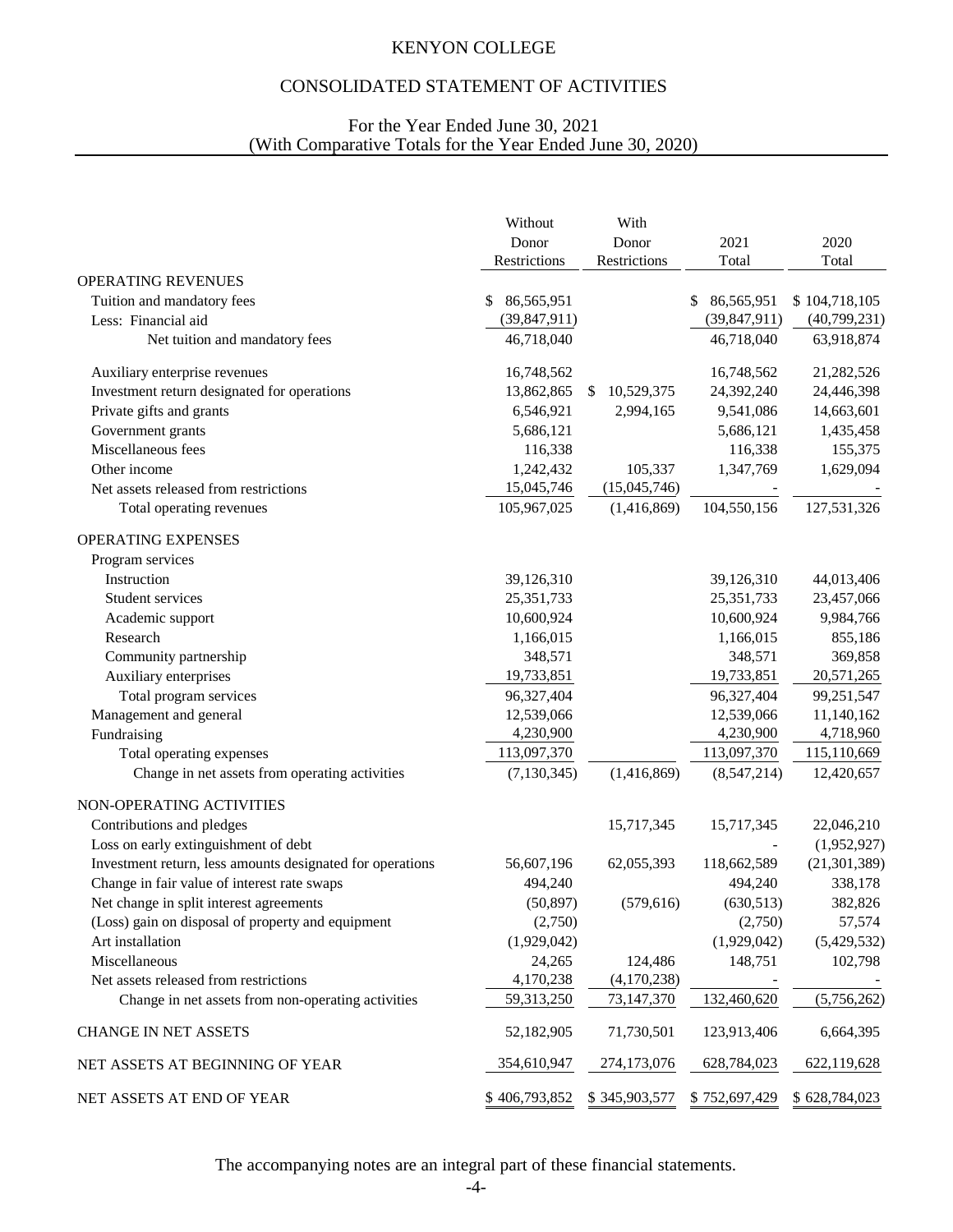# CONSOLIDATED STATEMENT OF FUNCTIONAL EXPENSES

# Year Ended June 30, 2021 (With Comparative Totals for the Year Ended June 30, 2020)

|                                       | Program<br>Services | Management<br>and General | Fundraising     | 2021<br>Total    | 2020<br>Total    |
|---------------------------------------|---------------------|---------------------------|-----------------|------------------|------------------|
| Salaries and wages                    | 40,390,970<br>\$    | \$<br>4,181,486           | 2,862,021<br>\$ | 47,434,477<br>\$ | 48,480,089<br>S. |
| <b>Employee benefits</b>              | 13,007,492          | 1,813,150                 | 934,548         | 15,755,190       | 17,314,658       |
| Total salaries and benefits           | 53,398,462          | 5,994,636                 | 3,796,569       | 63,189,667       | 65,794,747       |
| Professional and outside services     | 2,793,249           | 1,545,363                 | 31,653          | 4,370,265        | 4,163,283        |
| Interest and bond costs               | 7,869,456           | 432,372                   |                 | 8,301,828        | 9,273,656        |
| Other expenses                        | 4,297,470           | 1,256,097                 | 160,256         | 5,713,823        | 1,867,323        |
| Travel and entertainment              | 700,399             | 207,754                   | 7,989           | 916,142          | 3,773,589        |
| Cost of food service                  | 4,480,849           |                           |                 | 4,480,849        | 3,531,332        |
| Off Campus Studies program            | 168,100             |                           |                 | 168,100          | 4,172,509        |
| Rent and utilities                    | 3,765,510           | 148,592                   | 10,001          | 3,924,103        | 3,823,644        |
| Equipment and furniture               | 1,205,825           | 173,205                   | 1,682           | 1,380,712        | 900,315          |
| Materials, printing and supplies      | 3,456,051           | 1,894,220                 | 69,084          | 5,419,355        | 2,204,462        |
| Fees and honoraria                    | 954,848             | 1,200                     | 14              | 956,062          | 863,617          |
| Cost of sales and inventory           | 1,080,970           |                           |                 | 1,080,970        | 1,368,636        |
| Books and periodicals                 | 380,393             |                           |                 | 380,393          | 225,375          |
| Dues and memberships and postage      | 437,064             | 345,894                   | 55,157          | 838,115          | 879,337          |
| Total current operating expenditures  | 84,988,646          | 11,999,333                | 4,132,405       | 101,120,384      | 102,841,825      |
| Art installation                      | 1,929,042           |                           |                 | 1,929,042        | 5,429,532        |
| Depreciation                          | 11,338,758          | 539,733                   | 98,495          | 11,976,986       | 12,268,844       |
| Total functional expenses             | 98,256,446          | 12,539,066                | 4,230,900       | 115,026,412      | 120,540,201      |
| Less:                                 |                     |                           |                 |                  |                  |
| Art installation expenses reported in |                     |                           |                 |                  |                  |
| non-operating activities              | (1,929,042)         |                           |                 | (1,929,042)      | (5,429,532)      |
| Total expenses                        | 96,327,404          | 12,539,066<br>S           | 4,230,900       | \$113,097,370    | \$115,110,669    |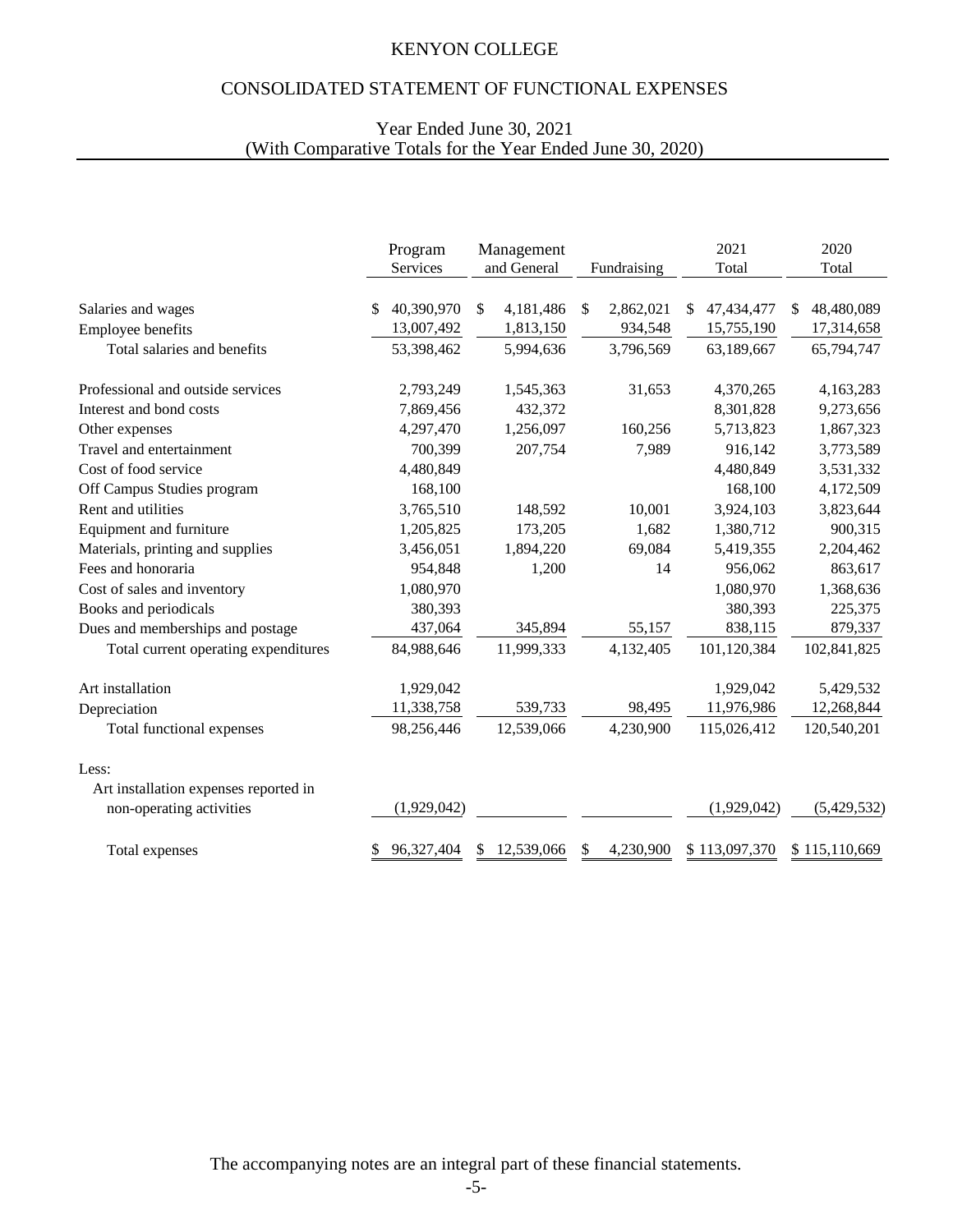# CONSOLIDATED STATEMENT OF CASH FLOWS

# Year Ended June 30, 2021 (With Comparative Totals for the Year Ended June 30, 2020)

|                                                       | 2021           | 2020            |
|-------------------------------------------------------|----------------|-----------------|
| CASH FLOWS FROM OPERATING ACTIVITIES                  |                |                 |
| Change in net assets                                  | \$123,913,406  | \$<br>6,664,395 |
| Adjustments to reconcile change in net assets to net  |                |                 |
| cash (used) provided by operating activities:         |                |                 |
| Depreciation expense                                  | 11,976,986     | 12,268,844      |
| Amortization of bond premiums and issuance costs, net | (918, 376)     | (28, 711)       |
| Change in fair value of interest rate swaps           | (494, 240)     | (338, 178)      |
| Loss (gain) on disposal of property and equipment     | 2,750          | (57, 574)       |
| Net realized and unrealized (gains) losses            | (139,062,833)  | 1,040,306       |
| Contributions for long-term purposes                  | (9,004,434)    | (11,095,191)    |
| Changes in operating assets and liabilities:          |                |                 |
| Accounts and interest receivable                      | (4,775,936)    | (1,399,493)     |
| Inventories                                           | 100,706        | 48,418          |
| Present value of pledges receivable                   | 4,064,839      | 3,809,940       |
| Loans receivable                                      | 521,578        | 76,478          |
| Interests in charitable trusts                        | (768, 225)     | 54,630          |
| Other assets                                          | (1,054,499)    | 759,546         |
| Accounts payable, accrued expenses and agency funds   | 1,913,414      | 1,188,387       |
| Deposits and advances                                 | (2,856,699)    | 3,638,128       |
| Liability for postretirement benefits                 | 441,439        | (1,128,802)     |
| Split interest agreements payable                     | 604,358        | 208,790         |
| Government loan funds                                 | (359, 665)     | (524, 803)      |
| Net cash (used) provided by operating activities      | (15,755,431)   | 15,185,110      |
| CASH FLOWS FROM INVESTING ACTIVITIES                  |                |                 |
| Proceeds from sale of land                            |                | 133,021         |
| Purchases of land, buildings and equipment            | (50, 450, 528) | (37, 217, 467)  |
| Purchase of securities                                | (61, 667, 902) | (6,432,931)     |
| Sale of securities                                    | 157,744,785    | 82,368,822      |
| Increased investment in limited partnerships          | (63,588,938)   | (45,795,826)    |
| Net cash used by investing activities                 | (17,962,583)   | (6,944,381)     |
| CASH FLOWS FROM FINANCING ACTIVITIES                  |                |                 |
| Contributions for long-term purposes                  | 9,004,434      | 11,095,191      |
| Payments on capital lease obligations                 | (1,200,000)    | (1,155,000)     |
| Cash payment for bond retirement                      |                | (56,985,000)    |
| Proceeds from issuance of bonds                       |                | 49,940,000      |
| Proceeds from premium on bond issuance                |                | 9,042,175       |
| Payment for bond issuance costs                       |                | (578, 610)      |
| Net cash provided by financing activities             | 7,804,434      | 11,358,756      |
| CHANGE IN CASH AND CASH EQUIVALENTS                   | (25,913,580)   | 19,599,485      |
| CASH AND CASH EQUIVALENTS AT BEGINNING OF YEAR        | 82,472,410     | 62,872,925      |
| CASH AND CASH EQUIVALENTS AT END OF YEAR              | 56,558,830     | 82,472,410      |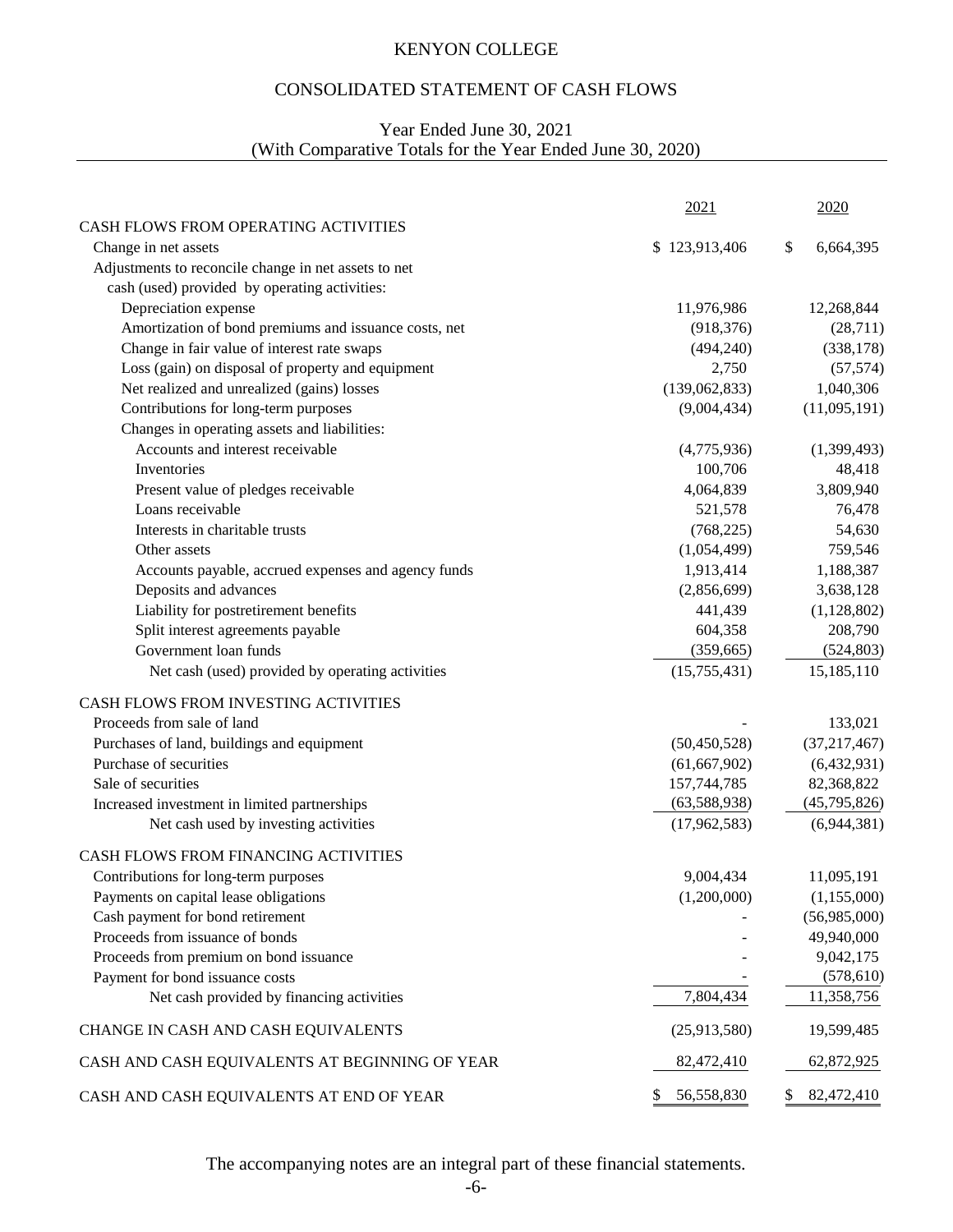# NOTES TO CONSOLIDATED FINANCIAL STATEMENTS

#### **Note 1. Summary of Significant Accounting Policies**

- A. *Organization* Kenyon College (the College), a private educational institution, derives its revenues from student tuition and fees, investment earnings, gifts and grants, operation of residence and dining halls and related activities. The College is institutionally committed to promoting a liberal arts education. Skills are promoted and developed that are not only useful to any career but essential for a fulfilling and valuable life.
- B. *Basis for Consolidation* The accounts of the Kenyon Inn Management Company, a whollyowned subsidiary of the College, have been consolidated with the accounts of the College in the accompanying consolidated financial statements. In addition, the accounts of the Kenyon Review, the College's literary periodical, the Gund Gallery, the Kokosing Nature Preserve and the Philander Chase Conservancy (all legally separate entities) have also been consolidated in the accompanying consolidated financial statements of the College due to the College's control of and financial interest in each entity. All significant intercompany accounts and transactions have been eliminated.
- C. *Basis of Accounting* The accompanying consolidated financial statements have been prepared on the accrual basis of accounting, and in all material respects, in accordance with generally accepted accounting principles in the United States of America (GAAP).
- D. *Comparative Information* The consolidated financial statements include certain prior-year summarized comparative information in total but not by net asset class. Such information does not include sufficient detail to constitute a presentation in conformity with GAAP. Accordingly, such information should be read in conjunction with the College's audited financial statements as of and for the year ended June 30, 2020, from which the summarized information was derived.
- E*. Use of Estimates* Preparation of financial statements in conformity with GAAP requires management to make estimates and assumptions that affect the amounts reported in the financial statements and accompanying notes. Actual results could differ from those estimates.
- F. *Liquidity* Assets and liabilities are listed in their estimated order of liquidity. For those accounts for which such liquidity is unclear, additional disclosures have been made in the accompanying notes within these consolidated financial statements.
- G. *Fair Values of Financial Instruments* GAAP provides a framework for measuring fair value and requires a three level hierarchy for disclosure to show the extent and the level of judgment used to estimate fair value measurements related to financial instruments:

Level 1 – Uses unadjusted quoted prices that are available in active public markets for identical assets or liabilities as of the reporting date. Active markets are those in which transactions for the asset or liability occur in sufficient frequency and volume to provide pricing information on an ongoing basis.

Level 2 – Uses inputs other than Level 1 that are either directly or indirectly observable as of the reporting date through correlation with market data, including quoted prices for similar assets or liabilities in active markets and quoted prices in markets that are not active. Level 2 also includes assets and liabilities that are valued using models or other pricing methodologies that do not require significant judgment since the input assumptions used in the models, such as interest rates and volatility factors, are corroborated by readily observable data.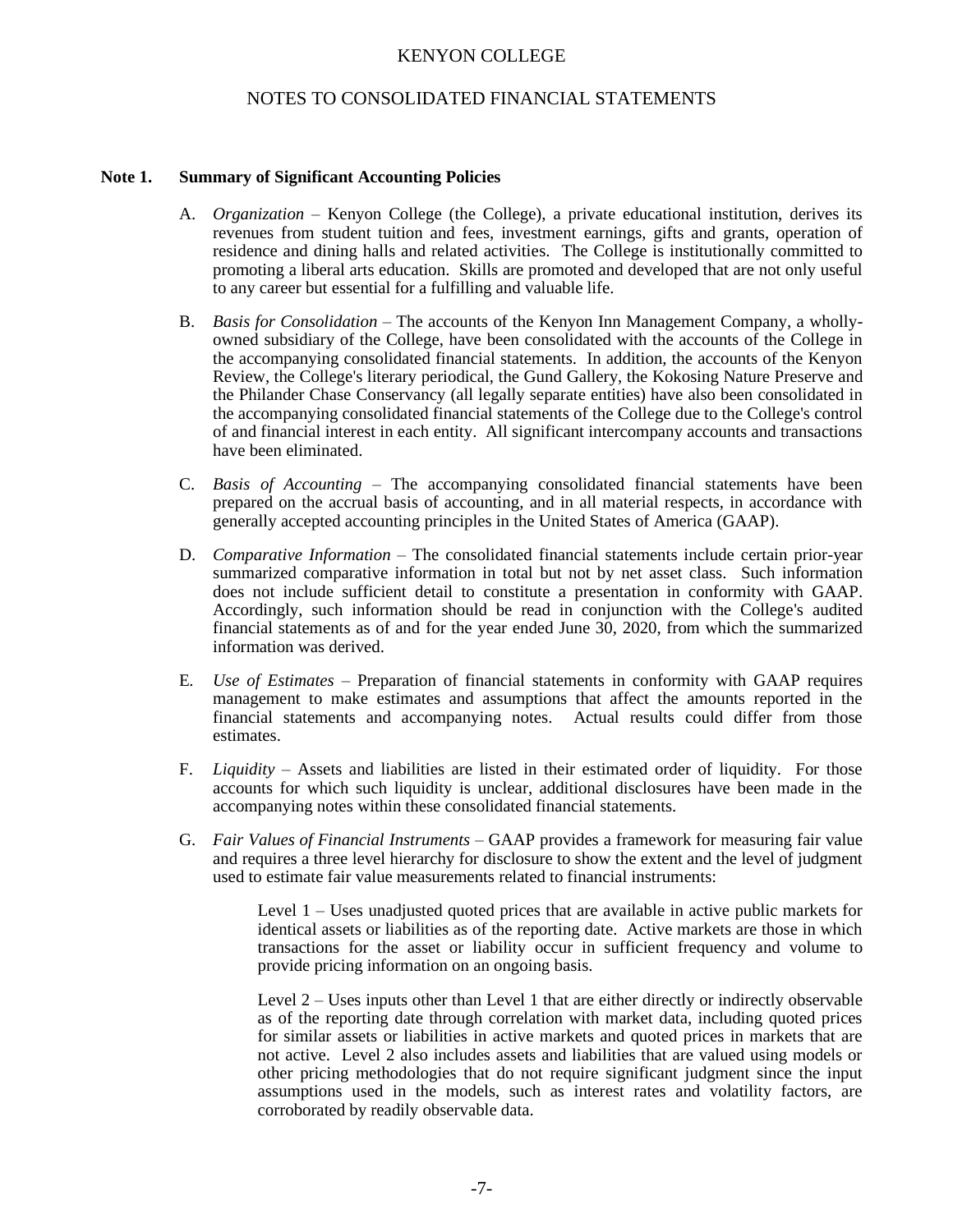## NOTES TO CONSOLIDATED FINANCIAL STATEMENTS (CONTINUED)

#### **Note 1. Summary of Significant Accounting Policies (Continued)**

#### G. *Fair Values of Financial Instruments (Continued)*

Level 3 – Uses inputs that are unobservable and are supported by little or no market activity and reflect the use of significant management judgment. These values are generally determined using pricing models and market assumptions.

The following methods and assumptions were used to estimate the fair values of each class of financial instruments for which it is practicable to estimate that value:

#### *Cash and Cash Equivalents*

The carrying amount approximates fair value due to the short maturity of those instruments.

#### *Equity Investments*

#### *Common Stocks*

The fair values of these investments are estimated based on quoted market prices for these or similar investments, generally considered Level 1 valuations.

#### *Mutual Funds*

The fair values of these investments are estimated based on quoted market prices for these or similar investments, generally considered Level 1 valuations.

#### *Fixed Income Investments*

#### *Marketable Funds*

Fixed income marketable funds are investments where a readily verifiable fair value may or may not exist. Fair value in these investments is reported by management based on readily available public market data, generally considered Level 1 valuations.

#### *Alternative Funds*

Alternative funds are investments in securities where a readily verifiable fair value may not exist and/or is not available to management. Fair value of these investments is reported by management based on information provided by the investment managers as validated by management and its advisors and, as such, additional quantitative disclosures are not required. Values may be based on readily available public market data and values may be measured using net asset value (NAV) per share as a practical expedient. Investments that are measured using NAV have been categorized separately.

#### *Pledges Receivable*

Pledges receivable are recorded at the present value of the discounted future cash flows, based on current market interest rates on the date of the contribution. The carrying value of pledges receivable, therefore, approximates their fair value.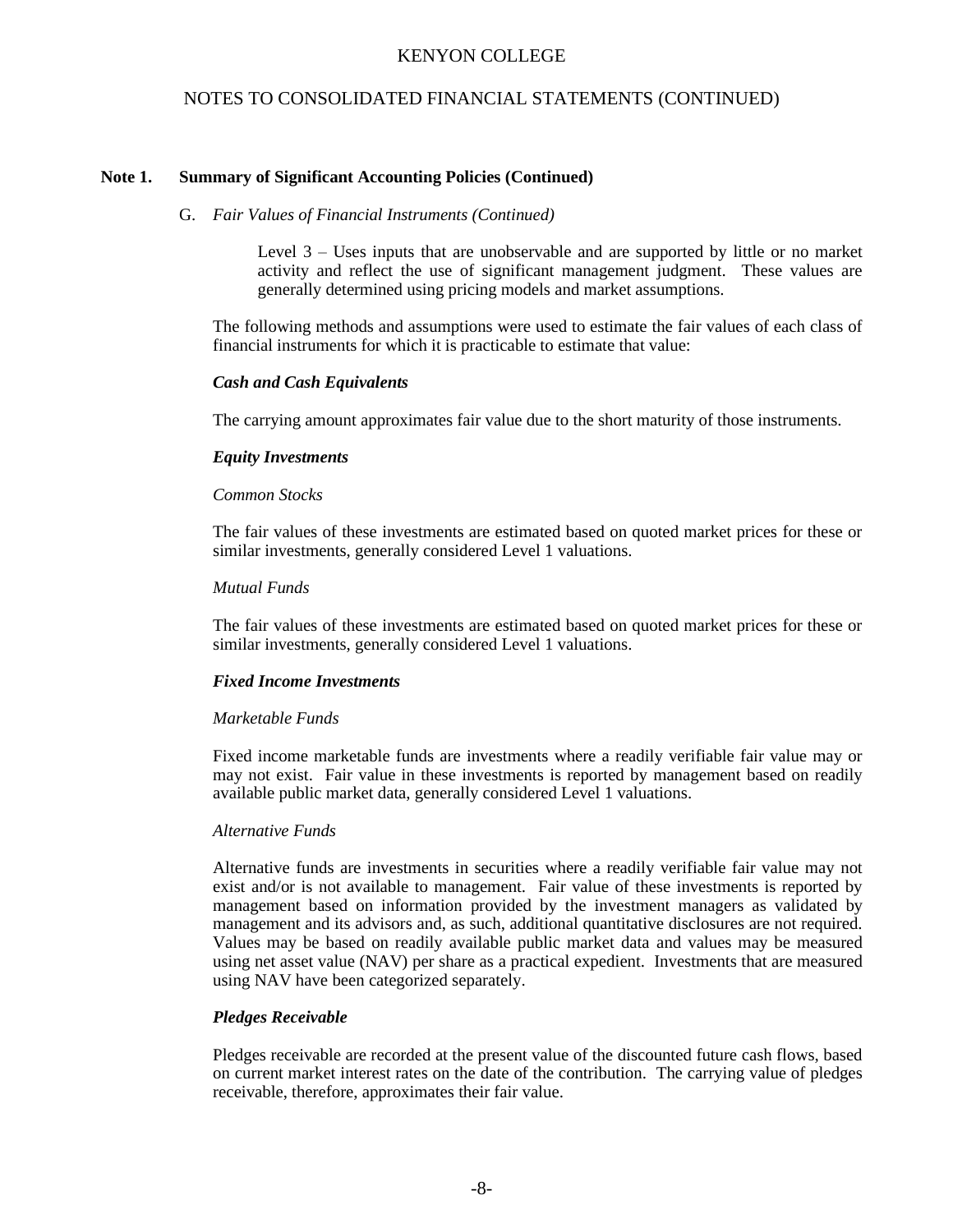# NOTES TO CONSOLIDATED FINANCIAL STATEMENTS (CONTINUED)

#### **Note 1. Summary of Significant Accounting Policies (Continued)**

#### G. *Fair Values of Financial Instruments (Continued)*

#### *Loans Receivable*

#### *Federal Perkins Loans Receivable*

The interest rates charged on Perkins loans receivable are fixed by the U.S. Department of Education. The carrying value of these loans approximates fair value.

#### *Kenyon College Loans Receivable*

The interest rates charged on Kenyon College loans are fixed by the College and are consistent with market rates. Accordingly, the carrying amount reported approximates fair value.

#### *Interests in Charitable Trusts*

Contributions receivable from remainder trusts are valued based on inputs that are quoted prices in active markets which are used to estimate the future cash flows of the trust. The College's share of interests in perpetual trusts is recorded at fair market value. The College does not have the ability to liquidate these holdings and, as such, these funds are shown as Level 3 inputs.

#### *Split Interest Agreements Payable*

The carrying value of these accounts is actuarially determined based on the present value of the discounted estimated future cash flows using market interest rates on the date of contribution and, therefore, approximates fair value. The annual payments on the annuities range from \$148 to \$59,209.

#### *Long-Term Debt*

The fair value of the College's long-term debt, based on the College's current incremental borrowing rates for similar types of borrowing arrangements, approximates its carrying amount.

#### *Interest Rate Swaps*

The fair value of the interest rate swaps is based on projected interest rates for the duration of the swaps, values that, while observable in the market, are subject to adjustment due to pricing considerations for the specific instrument. The resulting fair values are generally considered Level 2 valuations.

Financial assets and liabilities are classified in their entirety based on the lowest level of input that is significant to the fair value measurement. The College's assessment of the significance of a particular input to the fair value measurement requires judgment and may affect the valuation of fair value assets and their placement within the fair value hierarchy levels.

The following tables set forth by level within the fair value hierarchy the College's financial assets and liabilities that were accounted for at a fair value on a recurring basis as of June 30, 2021 and 2020. The tables do not include cash on hand or other assets and liabilities that are measured at historical cost or any basis other than fair value.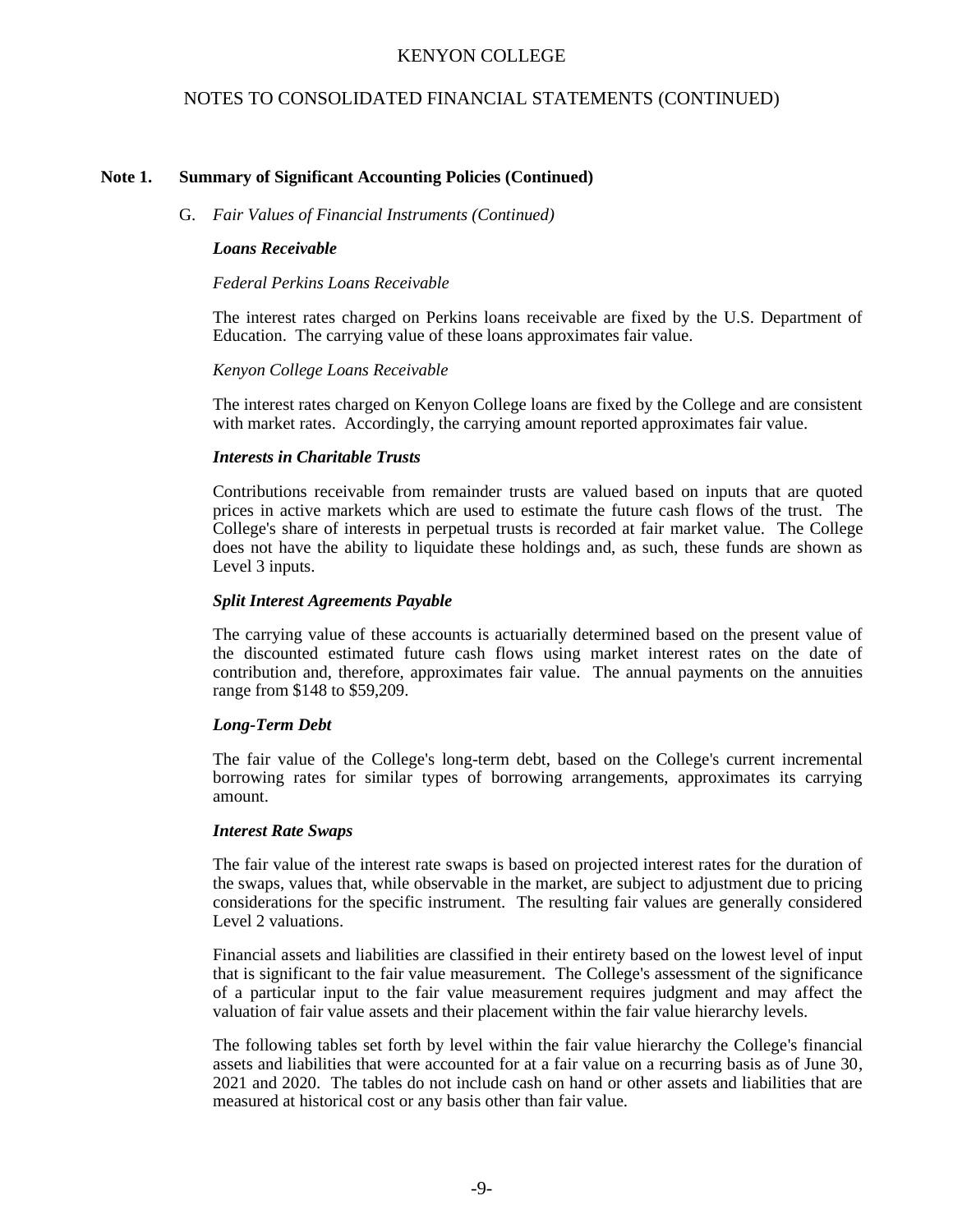# NOTES TO CONSOLIDATED FINANCIAL STATEMENTS (CONTINUED)

# **Note 1. Summary of Significant Accounting Policies (Continued)**

# G. *Fair Values of Financial Instruments (Continued)*

| June 30, 2021                              | Level 1         | Level 2         | Level 3                                   | Total                      |
|--------------------------------------------|-----------------|-----------------|-------------------------------------------|----------------------------|
| Assets<br>Equity investments               |                 |                 |                                           |                            |
| Common stocks                              | \$<br>8,646,377 | \$<br>$ \,$     | $\mathcal{S}$<br>$\overline{\phantom{a}}$ | $\mathcal{S}$<br>8,646,377 |
| Mutual funds                               | 37,423,929      |                 |                                           | 37,423,929                 |
| Total equity investments                   | 46,070,306      |                 |                                           | 46,070,306                 |
| Fixed income - marketable                  |                 |                 |                                           |                            |
| funds                                      | 50,662,126      |                 |                                           | 50,662,126                 |
|                                            | \$96,732,432    | \$              | \$                                        | 96,732,432                 |
| Alternative investments<br>measured at NAV |                 |                 |                                           | 492,408,195                |
|                                            |                 |                 |                                           | \$589,140,627              |
| Interests in charitable trusts             |                 |                 | \$<br>3,389,565                           | \$<br>3,389,565            |
| Liabilities                                |                 |                 |                                           |                            |
| Interest rate swaps                        |                 | \$<br>2,044,782 |                                           | \$<br>2,044,782            |
| <u>June 30, 2020</u>                       | Level 1         | Level 2         | Level 3                                   | Total                      |
| Assets                                     |                 |                 |                                           |                            |
| Equity investments                         |                 |                 |                                           |                            |
| Common stocks                              | \$20,287,998    | \$              | \$                                        | \$20,287,998               |
| Mutual funds                               | 27,164,214      |                 |                                           | 27,164,214                 |
| Total equity investments                   | 47,452,212      |                 |                                           | 47,452,212                 |
| Fixed income - marketable<br>funds         | 69,427,005      |                 |                                           | 69,427,005                 |
|                                            |                 |                 |                                           |                            |
|                                            | \$116,879,217   | \$              | \$                                        | \$116,879,217              |
| Alternative investments                    |                 |                 |                                           |                            |
| measured at NAV                            |                 |                 |                                           | 365,686,522                |
|                                            |                 |                 |                                           | \$482,565,739              |
| Interests in charitable trusts             |                 |                 | $\mathbb{S}$<br>2,621,340                 | $\mathbb{S}$<br>2,621,340  |
|                                            |                 |                 |                                           |                            |
| Liabilities                                |                 |                 |                                           |                            |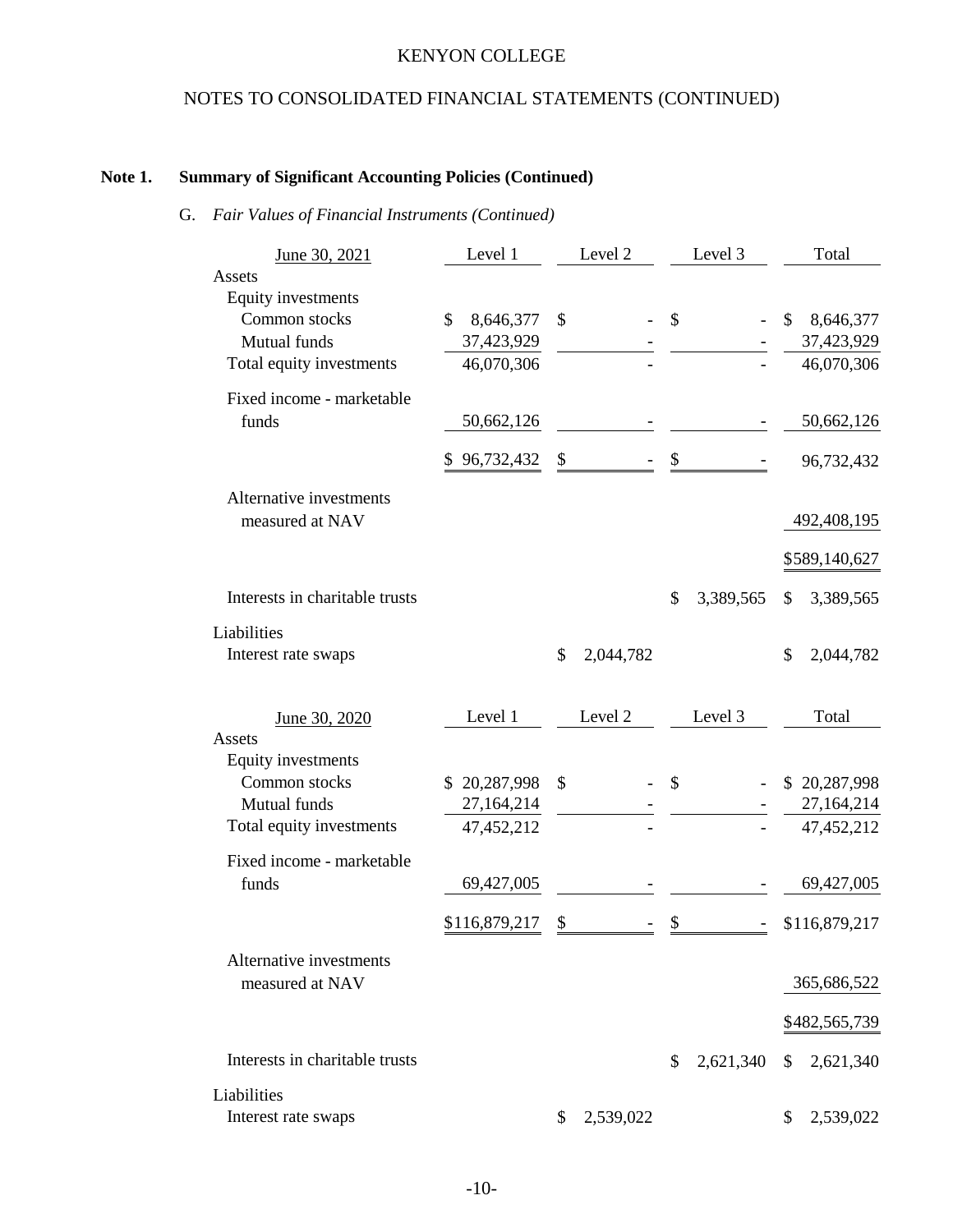### NOTES TO CONSOLIDATED FINANCIAL STATEMENTS (CONTINUED)

#### **Note 1. Summary of Significant Accounting Policies (Continued)**

#### G. *Fair Values of Financial Instruments (Continued)*

Assets measured at fair value on a recurring basis using significant unobservable inputs (Level 3 inputs) are as follows for the years ended June 30, 2021 and 2020:

| Interests in Charitable Trusts | 2021        | 2020        |
|--------------------------------|-------------|-------------|
| Beginning balance              | \$2,621,340 | \$2,675,970 |
| <b>Distributions</b>           | (79, 817)   | (78, 460)   |
| Unrealized gain                | 848,042     | 23,830      |
|                                | \$3,389,565 | \$2,621,340 |

- H. *Cash Equivalents* The College considers investments with a maturity of three months or less when purchased to be cash equivalents on the consolidated statement of financial position and for purposes of preparing the consolidated statement of cash flows. The College maintains cash and cash equivalent balances at various financial institutions which, at times, may exceed federally insured limits and may exceed reported values due to outstanding checks.
- I. *Interest Rate Swaps* Derivative instruments (interest rate swaps) are recorded by the College on the consolidated statement of financial position at fair value, as described in Note 1.G. The College's interest rate swap agreements are used to manage exposure to interest rate movement by effectively changing the variable rates on the College's capital lease obligations to a fixed rate. The critical terms of the interest rate swap agreements and the interest-bearing debt associated with the swap agreements are similar. The interest rate swaps qualify and have been designated and accounted for as fair value hedges. Changes in fair market value of the interest rate swaps are recognized as a change in net assets on the consolidated statement of activities in the period of change, following GAAP guidance specific to non-for-profit organizations (see Note 8).
- J. *Investments* Investments are carried at fair value as described in Note 1.G. Investments received from donors as gifts are recorded at fair value at the date of gift. Investment return is recorded net of expenses and includes interest, dividends and both realized and unrealized gains and losses.

Alternative investments include interests in hedge funds, private equity, real estate and commodities funds. The College held alternative investments valued at \$492,408,195 and \$365,686,522, representing 47% and 39% of the total assets as of June 30, 2021 and 2020, respectively. Because alternative investments may not be entirely readily marketable, their estimated fair value is subject to uncertainty and, therefore, may differ from the value that would have been reported had a ready market for such investments existed. Such differences could be material. Also see *Fair Values of Financial Instruments* section.

K. *Restricted Cash* – At June 30, 2021, cash includes restricted bond proceeds of \$18,079,074 (see Note 8).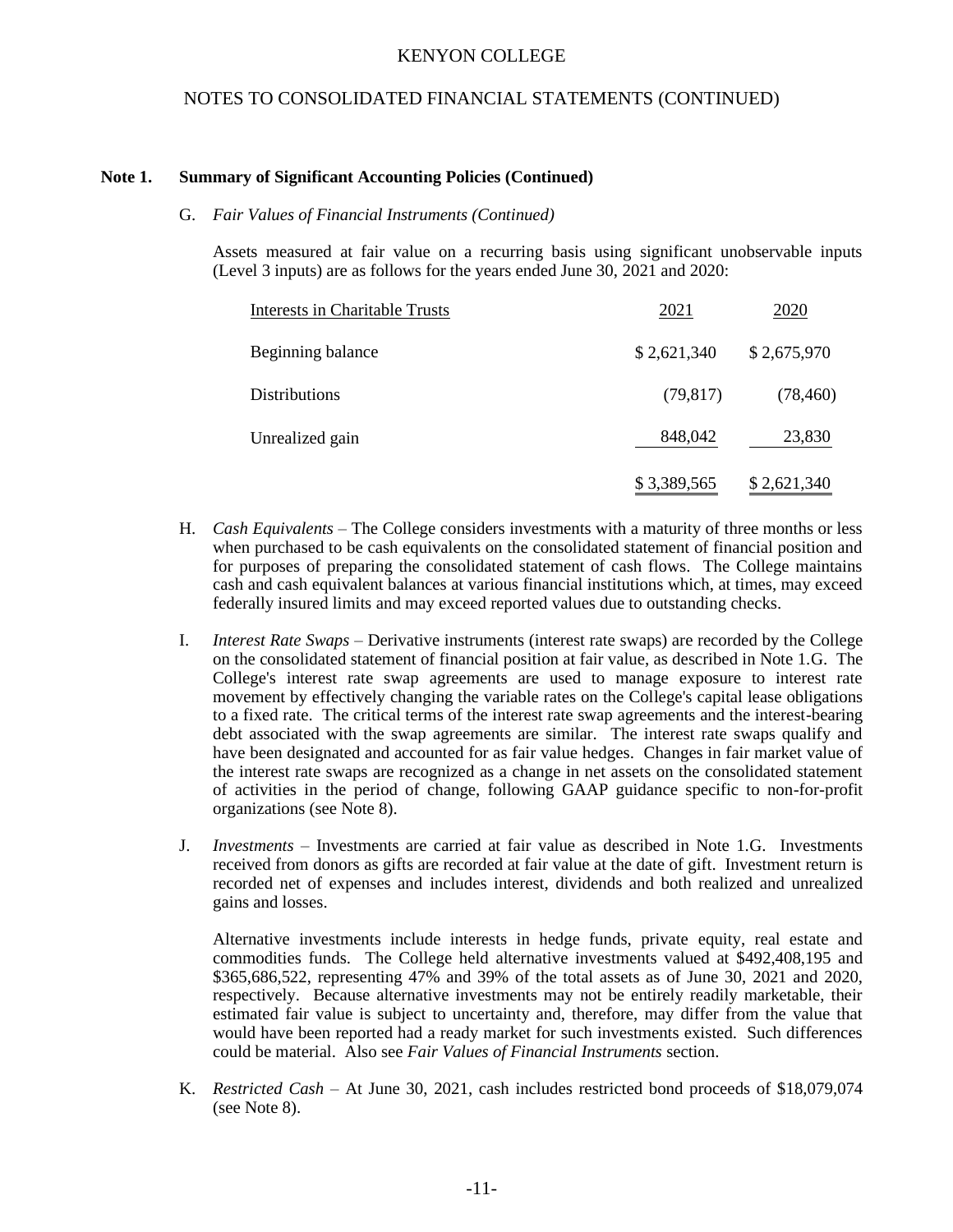### NOTES TO CONSOLIDATED FINANCIAL STATEMENTS (CONTINUED)

#### **Note 1. Summary of Significant Accounting Policies (Continued)**

- L. *Loans Receivable* Loans receivable, which include Perkins and Kenyon College loans, are carried at unpaid principal balances, less an allowance for uncollectible loans of \$40,000 at June 30, 2021 and 2020. Periodic evaluation of the adequacy of the allowance is based on past loan loss experience and current economic conditions. Interest income is recorded as monthly payments are received. Loans receivable are considered to be past due if a payment is not made within 30 days of the payment due date. Interest on past due loans is not accrued and recognized only to the extent cash payments are received.
- M. *Interests in Charitable Trusts* Irrevocable charitable remainder trusts and charitable lead trusts that are held in trust by others have been included in the College's accompanying consolidated financial statements as an asset and as contribution revenue as of the date the College is notified of its interest in the irrevocable trust.
- N. *Property and Equipment, Net* Acquisitions of property and equipment are stated at cost or at the fair market value of the properties when acquired by gift. It is the policy of the College to capitalize additions and, for replacements, to capitalize the incremental increase in cost of plant and equipment items. Maintenance, repairs and minor renewals are charged to expense when incurred.

The College recognizes depreciation on the straight-line method over the estimated useful life for each major category of assets. These estimated useful lives are summarized in the following table:

| Land improvements                   | 10-40 years  |
|-------------------------------------|--------------|
| Buildings and building improvements | 50 years     |
| Equipment and furniture             | $3-10$ years |
| Library books                       | 25 years     |

Collections and Works of Art – Collections are not capitalized under the provisions of ASC 958-605, *Revenue Recognition-Contributions Received*. All works of art and collections are held for public exhibition, education or research; are protected, kept unencumbered, cared for and preserved; and are subject to policies governing their use. Prior to ASC 958-605 adoption, the College did capitalize works of art and collections. At June 30, 2021 and 2020, the net book value of these items is \$1,862,696 and is reflected as equipment on the consolidated statement of financial position.

Property and equipment consist of the following at June 30:

|                                     | 2021            | 2020            |
|-------------------------------------|-----------------|-----------------|
| Land and land improvements          | 3,422,106<br>\$ | 3,299,926<br>S  |
| Buildings and building improvements | 356,163,359     | 353,416,648     |
| Equipment and furniture             | 43,395,104      | 43,464,378      |
| Library books                       | 28,959,663      | 28,036,624      |
| Construction work in progress       | 109,197,059     | 63,865,486      |
|                                     | 541,137,291     | 492,083,062     |
| Accumulated depreciation            | (182, 737, 828) | (172, 154, 391) |
| Property and equipment, net         | \$358,399,463   | \$319,928,671   |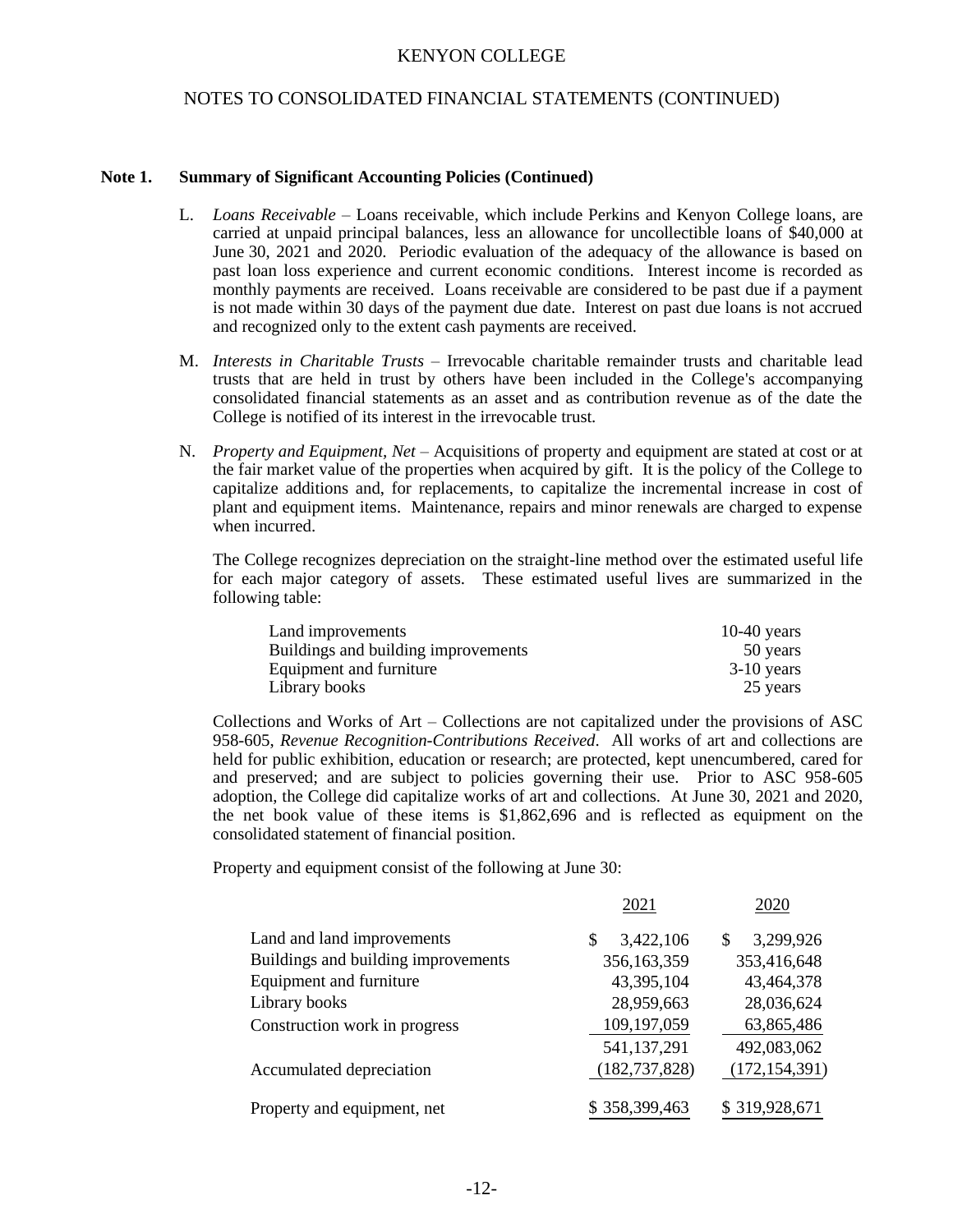### NOTES TO CONSOLIDATED FINANCIAL STATEMENTS (CONTINUED)

#### **Note 1. Summary of Significant Accounting Policies (Continued)**

N. *Property and Equipment, Net (Continued)*

Depreciation expense for the years ended June 30, 2021 and 2020 was \$11,976,986 and \$12,268,844, respectively.

Through June 30, 2021, the College has incurred costs of \$94,214,421 under construction contracts which are included in construction work in progress on the consolidated statement of financial position. As of June 30, 2021, the College has outstanding commitments of \$35,587,343 remaining for the construction of new facilities.

- O. *Net Assets* Net assets are classified into two categories: without donor restrictions, which result from the receipt of funds which have no donor-imposed restrictions related to the timing or use of the funds, and net assets with donor restrictions, which result from funds received with donor-imposed restrictions that limit the use of the asset. Some donor restrictions are temporary in nature, such as those resulting from timing differences between the receipt of funds and the incurrence of the related expenses. Other donor-imposed restrictions are permanent in nature where the funds are to be invested in perpetuity and only the income be utilized. These assets also include interests in perpetual trusts.
- P. *Expiration of Donor-Imposed Restrictions* The expiration of a donor-imposed restriction on a contribution or on endowment income is recognized in the period in which the restriction expires and at that time the related resources are reclassified to net assets without donor restrictions. A restriction expires when the stipulated time has elapsed, when the stipulated purpose for which the resource was restricted has been fulfilled or both.

Contributions of property and equipment without donor restrictions concerning the use of such long-lived assets are reported as revenues without donor restrictions. Contributions of cash or other assets to be used to acquire property and equipment with such donor stipulations are reported as revenues with donor restrictions. The restrictions are considered to be released at the time such long-lived assets are placed in service.

Q. *Revenue Recognition –* The College recognizes revenue from student tuition and fees during the year in which the related academic services are provided and are displayed net of student financial aid on the consolidated statement of activities. The performance obligation of delivering educational services is simultaneously received and consumed by the students; therefore, the revenue is recognized ratably over the course of the academic term. In addition, the students have an option to room and board on the premises. The performance obligation of providing access to housing and meals is satisfied ratably over the academic term in which the student chooses to live on campus and purchase a meal plan. Payments are generally required prior to the beginning of the semester. All amounts received prior to the commencement of the fiscal year that pertain to the next fiscal year are deferred to the applicable period.

The College records contributions, cash and promises to give, when they are received unconditionally, at their fair value. Conditional promises to give are not recognized until they become unconditional, that is when the conditions on which they depend are met. Federal and state contracts and grants are conditional upon certain performance requirements and/or the incurrence of allowable qualifying expenses. Consequently, at June 30, 2021, contributions approximating \$3,763,050, of which no amounts have been received in advance, have not been recognized in the accompanying consolidated financial statements because the conditions have not yet been met.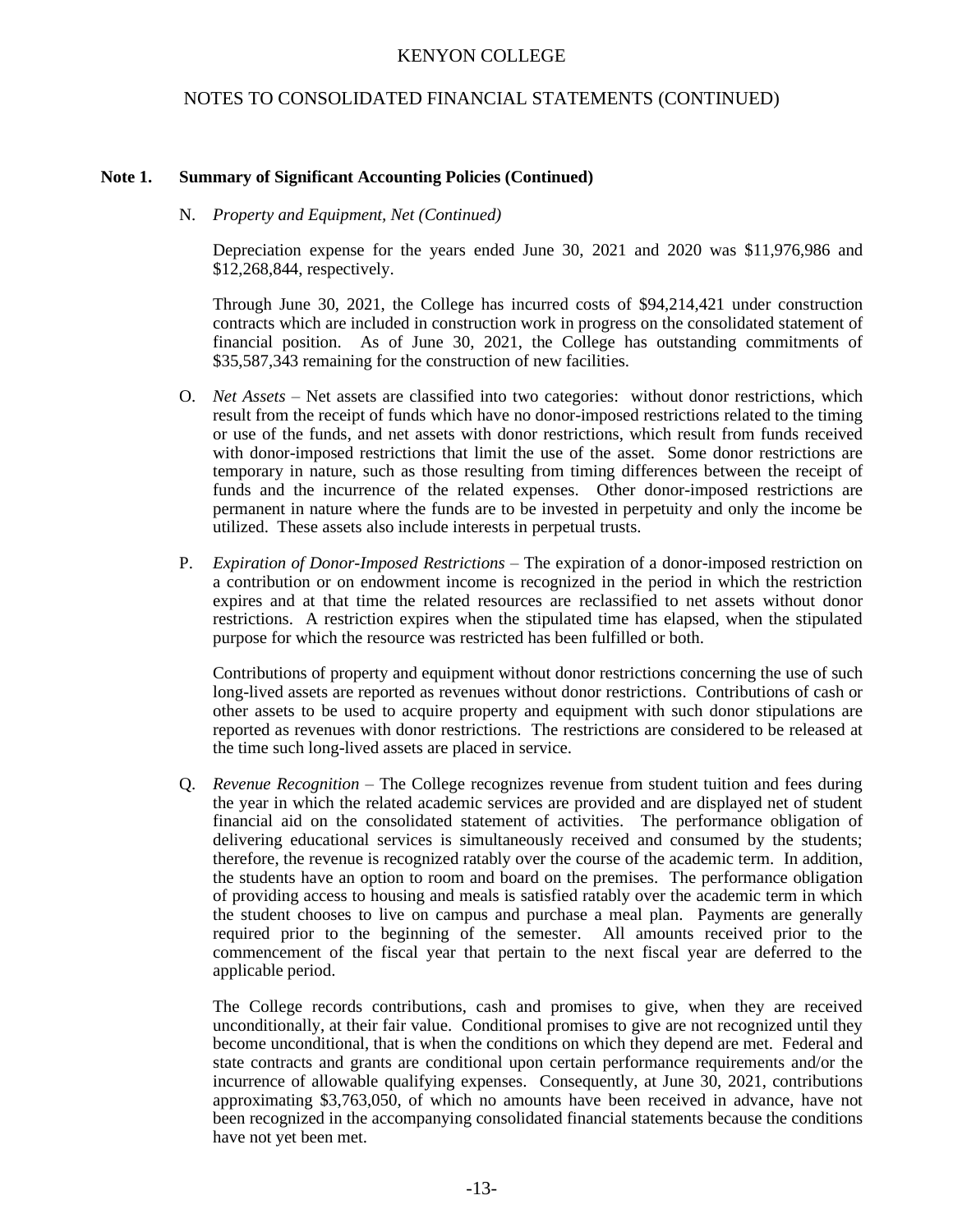## NOTES TO CONSOLIDATED FINANCIAL STATEMENTS (CONTINUED)

#### **Note 1. Summary of Significant Accounting Policies (Continued)**

- R. *Allocation of Functional Expenses* The costs of providing various programs and other activities have been summarized on a functional basis on the consolidated statement of activities and by natural classification on the consolidated statement of functional expenses. The consolidated statement of functional expenses reports certain categories of expenses that are attributable to more than one program or supporting function. Certain expenses require allocation on a reasonable basis that is consistently applied. The expenses that are allocated include personnel costs, operation and maintenance of plant and other expenses which are allocated based on either a percentage of full-time equivalents of employees assigned to various departments or a percentage of square footage of total space used by each department.
- S. *Federal Income Taxes* The Internal Revenue Service has determined that the College, the Kenyon Review, the Gund Gallery, the Kokosing Nature Preserve and the Philander Chase Conservancy are exempt from federal income taxes under Section 501(a) of the Internal Revenue Code as public charities described in Section  $501(c)(3)$ ; accordingly, no provision for federal income taxes has been made in the consolidated financial statements. The Kenyon Inn Management Company is subject to federal income taxes, which for June 30, 2021 and 2020 were not significant to these consolidated financial statements. There were no unrecognized tax benefits as of June 30, 2021.

The income tax returns for all entities remain subject to examination by the Internal Revenue Service, as well as various state and local taxing authorities, generally for three years.

- T. *Operations* The consolidated statement of activities includes a subtotal for the change in net assets from operating activities. This subtotal reflects revenues that the College and all consolidated entities received for operating purposes, including investment income derived from the College's endowment payout formula. Nonoperating activity reflects the change in appreciation/depreciation on long-term investments net of the amount appropriated using the endowment payout formula, contributions for endowment and plant purposes, gains or losses on the disposal of property and equipment, the net change in annuity and life income funds and other nonoperating revenues and expenses.
- U. *Conditional Asset Retirement Obligations* Management has considered the provisions of GAAP, specifically as it relates to its legal obligations to perform asset retirement activities on its existing properties. Management believes that there is an indeterminate settlement date for the asset retirement obligations because the range of time over which the College may settle the obligations is unknown and cannot be estimated. As a result, management cannot reasonably estimate the liability related to these asset retirement activities as of June 30, 2021.
- V. *Reclassifications* Certain 2020 amounts have been reclassified to conform to the 2021 presentation.
- W. *Contingencies* The College is involved in litigation and is subject to certain claims that arise in the normal course of operations. In the opinion of management, the ultimate disposition of the litigation and claims will not have a material adverse effect on the College's operations or financial position.
- X. *Subsequent Events* The College has evaluated subsequent events through October 28, 2021, which is the date the consolidated financial statements were available to be issued.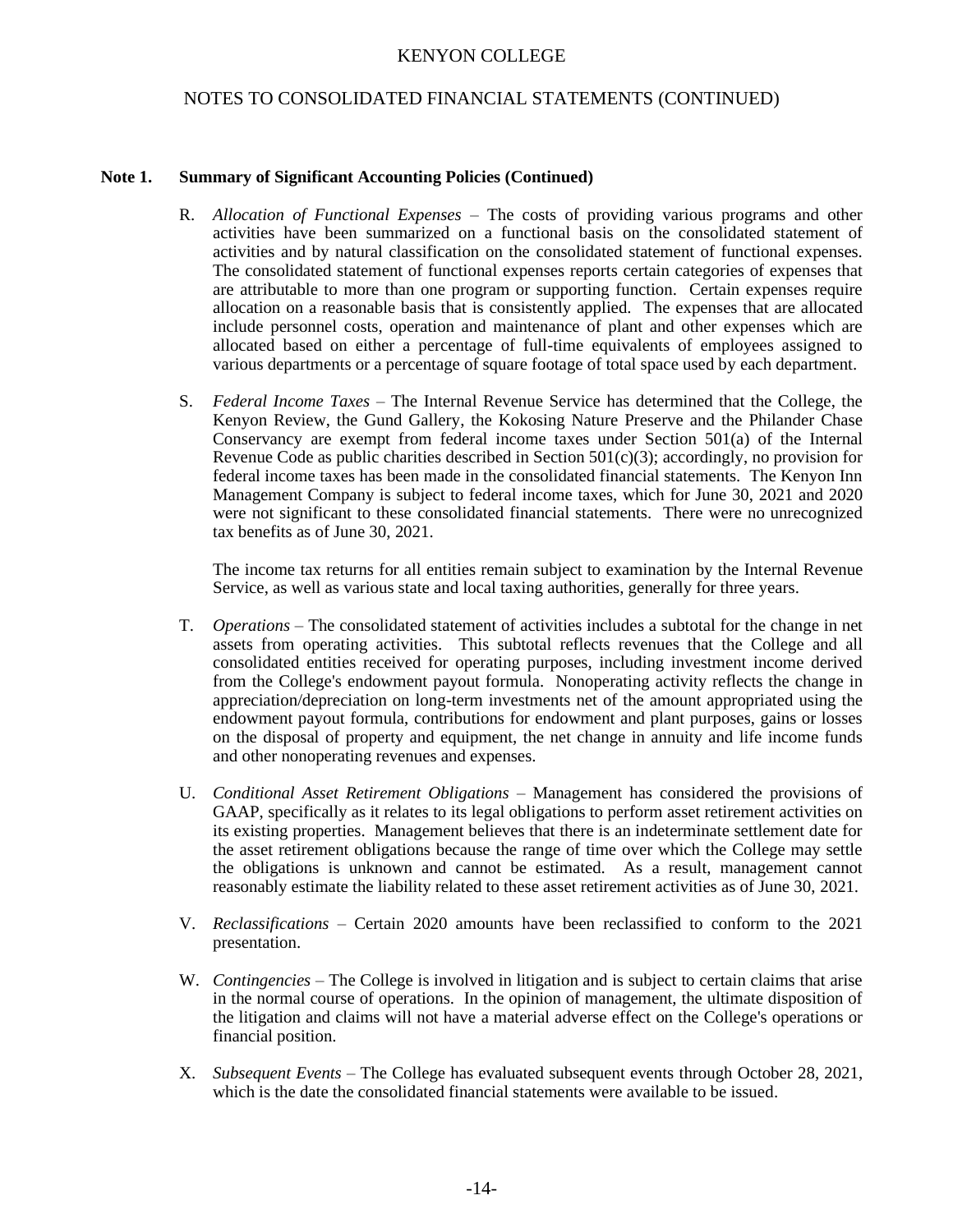#### NOTES TO CONSOLIDATED FINANCIAL STATEMENTS (CONTINUED)

#### **Note 2. Investments**

The fair value of investments is as follows (refer to Note 1 for information related to fair values):

|                                | June 30 |               |      |               |
|--------------------------------|---------|---------------|------|---------------|
|                                |         | 2021          | 2020 |               |
| Equity investments:            |         |               |      |               |
| Common stocks                  | \$      | 8,646,377     | \$.  | 20,287,998    |
| Mutual funds                   |         | 37,423,929    |      | 27,164,214    |
| Alternative investments:       |         |               |      |               |
| Hedge and alternative funds    |         | 299,741,865   |      | 241,902,428   |
| Private equity                 |         | 95,928,504    |      | 54,676,962    |
| Real estate                    |         | 21,187,863    |      | 17,149,914    |
| Commodities                    |         | 28,153,205    |      | 21,244,616    |
| Total alternative investments  |         | 445,011,437   |      | 334,973,920   |
| Total equity investments       |         | 491,081,743   |      | 382,426,132   |
| Fixed income investments:      |         |               |      |               |
| Marketable funds               |         | 50,662,126    |      | 69,427,005    |
| Alternative funds              |         | 47,396,758    |      | 30,712,602    |
| Total fixed income investments |         | 98,058,884    |      | 100,139,607   |
|                                |         | \$589,140,627 |      | \$482,565,739 |

Investment funds in private equity funds and alternative investment classes are typically organized as limited partnerships. A unique characteristic of these structures is that the investment manager requests (or calls) capital commitments from the investors as investment opportunities arise and distributes capital only when investments are liquidated. Capital calls are typically made by the investment manager during years 1-5 of a fund's life while the majority of capital distributions do not occur until years 8-10 of a fund's life.

The College was obligated at June 30, 2021 to invest additional funds in limited partnership investments in the amount of \$72,609,148 at the direction of the general partners. These capital calls may be funded through distributions from current limited partnerships, liquidations of investments currently held by the College, new gifts and/or available cash.

Due to the nature of alternative investments and the use of some limited partnerships and commingled vehicles in traditional asset classes (public equities and fixed income), the College contractually agrees to liquidity restrictions. The College, in response to this risk, closely monitors the liquidity of the portfolio. As of June 30, 2021, the following liquidity characteristics applied to the College's investments in private equity funds and alternative investments:

|                | $%$ of     |
|----------------|------------|
|                | Investment |
| Liquid Within: | Portfolio  |
|                |            |
| 1 year         | 41.9%      |
| 3 years        | 23.0%      |
| Illiquid       | 35.1%      |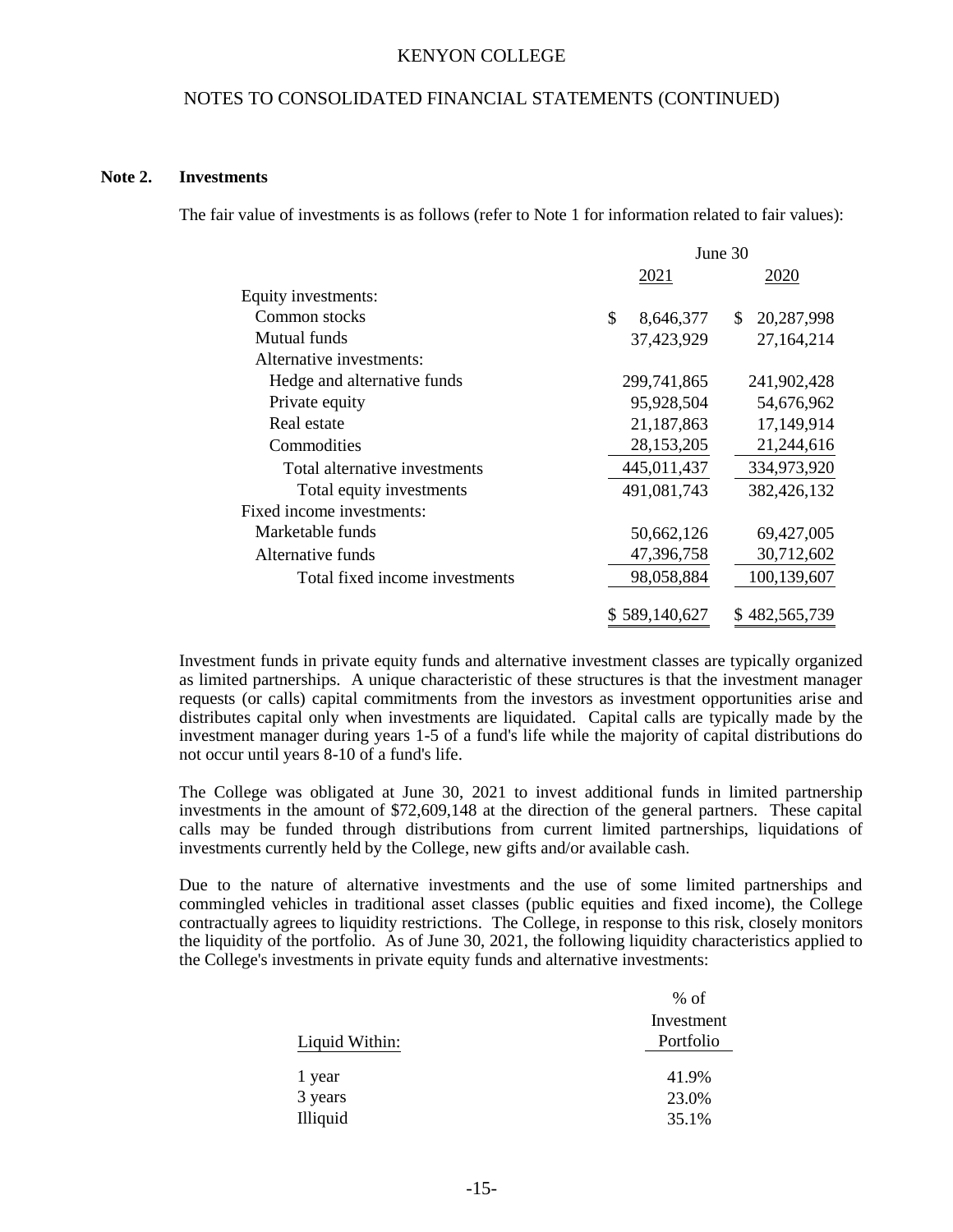### NOTES TO CONSOLIDATED FINANCIAL STATEMENTS (CONTINUED)

#### **Note 2. Investments (Continued)**

Illiquid investments represent those invested in real assets and private equity limited partnerships. There is a very limited secondary market for these interests and selling them would require considerable time. The College is not actively trying to sell any of its illiquid investments at this time.

#### **Note 3. Endowment Funds**

The College places great importance on risk reduction through asset allocation and style diversification. The College has interpreted the Ohio Uniform Prudent Management of Institutional Funds Act (UPMIFA) as allowing the College to appropriate for expenditure from a donor-restricted endowment fund such amounts as the Board of Trustees determines is prudent, except as otherwise provided by the donor in a gift agreement. Factors considered in making investment and appropriation decisions for such funds are described below. The following are investment performance objectives for the portfolio:

The Investment Committee is charged by the Board of Trustees to oversee the investment process. For endowment funds, the objective is to achieve superior long-term total returns such that the requirements of the annual budget are met, all within the confines of reasonable risk. In this regard, specific responsibilities include the hiring, monitoring and changing of investment managers, performance monitoring, establishing asset classes, allocation targets and ranges and rebalancing strategies. As part of its overall mission, the Investment Committee maintains a detailed *Statement of Purpose and Policies* and it regularly reviews the appropriateness of the contents in light of the current investment environment. In conjunction with the Campus and Finance Committee of the Board of Trustees, the Investment Committee recommends to the full Board spending policies in respect to the annual distribution from endowment funds.

The College's endowment assets consist of two groupings: 1) those funds which can be pooled together for purposes of investment and payout and 2) those funds which by donor restriction, either as to investment or payout, must be separately invested. The assets of the pooled funds consist of all investment types disclosed in Note 2 and income is distributed based on a Board approved payout formula as described below. The endowment funds with donor restrictions generally consist of mutual funds and life insurance policies.

For the year ended June 30, 2021, the College utilized a spending formula to calculate the distribution out of its pooled investment portfolio. The formula is composed of two elements: 1) a market element adjusts annual endowment spending to the long-term sustainable target spending of 4.00% of the average actual market value of the endowment for the most recent three years. This element of the spending rate receives a 30% weighting in the spending rate calculation and 2) a spending element increases last year's spending rate by a factor for inflation (3.5%) plus budget growth (1.50%). This element of the spending rate receives a weight of 70%. The distributed earnings are considered appropriated for expenditure and recorded as net assets released from restrictions on the consolidated statement of activities as spent. The College has temporarily frozen the payout rate while slightly increasing the payout amount due to new cash gifts received during the year.

Effective June 30, 2019, the College's Board of Trustees voted to classify the unrestricted reserve fund as a board designated endowment fund. The payout from this unrestricted fund is determined annually in the budgeting process, and has historically averaged approximately 6% of the market value of the fund.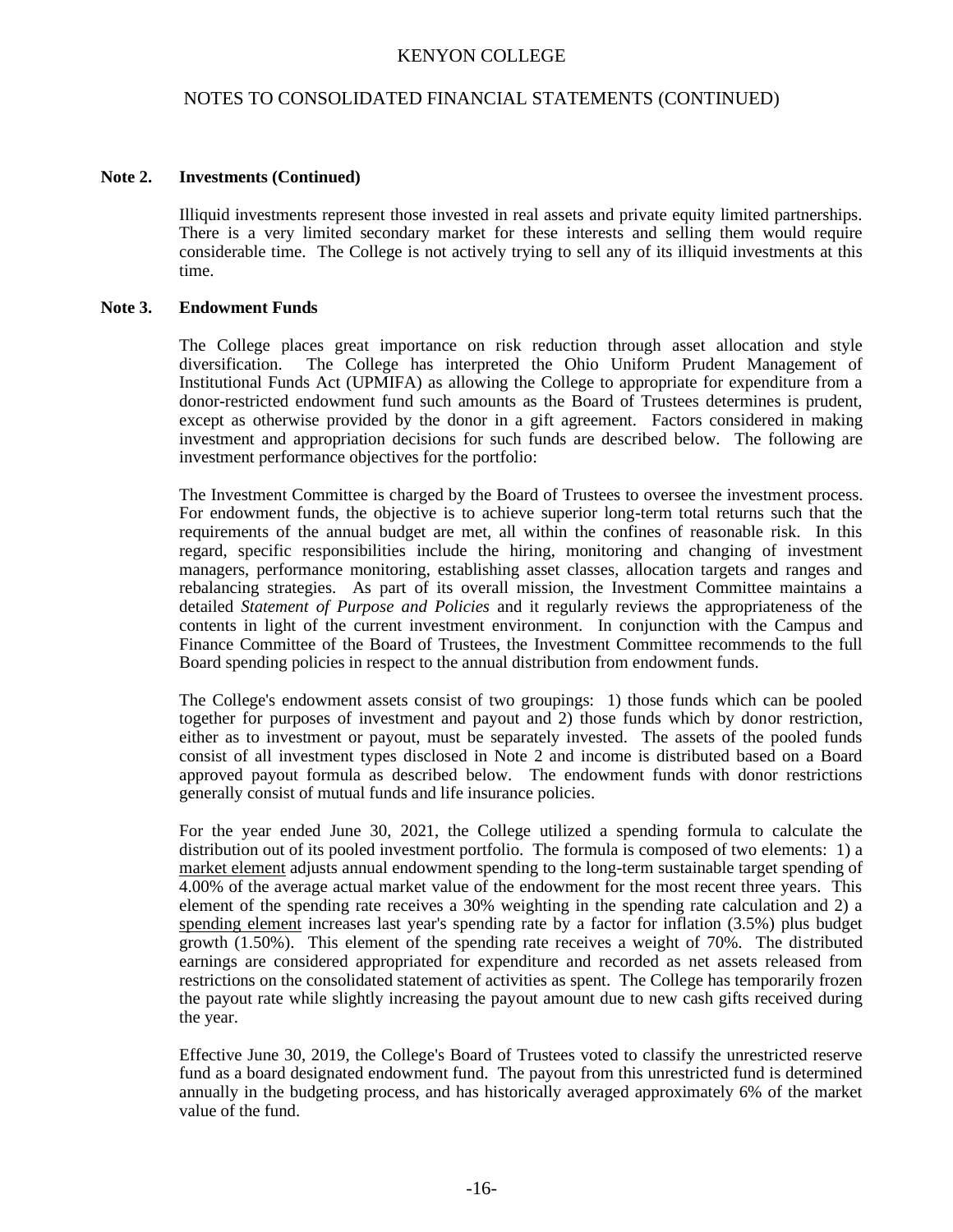# NOTES TO CONSOLIDATED FINANCIAL STATEMENTS (CONTINUED)

# **Note 3. Endowment Funds (Continued)**

The College's endowment funds were as follows as of June 30, 2021 and 2020:

|                                         |               | <b>With Donor Restrictions</b> |                   |               |               |
|-----------------------------------------|---------------|--------------------------------|-------------------|---------------|---------------|
|                                         | Without       | Original                       |                   |               |               |
|                                         | Donor         | Gift                           | Accumulated       |               |               |
| <u>June 30, 2021</u>                    | Restrictions  | Amount                         | Earnings          | Total         | Total         |
| Endowment assets,<br>beginning of year, | \$210,287,496 | \$192,270,983                  | \$19,384,846      | \$211,655,829 | \$421,943,325 |
| Investment return:                      |               |                                |                   |               |               |
| Investment income                       | 901,368       | 279,936                        | 1,241,929         | 1,521,865     | 2,423,233     |
| Net appreciation (realized)             |               |                                |                   |               |               |
| and unrealized)                         | 66,004,211    | 280,585                        | 68,736,571        | 69,017,156    | 135,021,367   |
| Total investment return                 | 66,905,579    | 560,521                        | 69,978,500        | 70,539,021    | 137,444,600   |
| Cash contributions                      | 1,561,347     | 11,952,217                     |                   | 11,952,217    | 13,513,564    |
| Appropriation of endowment              |               |                                |                   |               |               |
| assets for expenditure                  | (13,322,116)  |                                | (9,483,036)       | (9,483,036)   | (22,805,152)  |
| Endowment assets, end of                |               |                                |                   |               |               |
| year                                    | \$265,432,306 | \$204,783,721                  | 79,880,310<br>\$. | \$284,664,031 | \$550,096,337 |

|                             | <b>With Donor Restrictions</b> |               |                   |               |                |
|-----------------------------|--------------------------------|---------------|-------------------|---------------|----------------|
|                             | Without                        | Original      |                   |               |                |
|                             | Donor                          | Gift          | Accumulated       |               |                |
| June 30, 2020               | Restrictions                   | Amount        | Earnings          | Total         | Total          |
| Endowment assets,           |                                |               |                   |               |                |
| beginning of year,          | \$218,053,873                  | \$177,671,071 | \$28,728,488      | \$206,399,559 | \$424,453,432  |
| Investment return:          |                                |               |                   |               |                |
| Investment income           | 590,402                        | 345,117       | 639,092           | 984,209       | 1,574,611      |
| Net depreciation (realized) |                                |               |                   |               |                |
| and unrealized)             | (937, 088)                     | (233,350)     | (334, 752)        | (568, 102)    | (1,505,190)    |
| Total investment return     | (346, 686)                     | 111,767       | 304,340           | 416,107       | 69,421         |
| Cash contributions          | 5,910,336                      | 14,488,145    |                   | 14,488,145    | 20,398,481     |
| Appropriation of endowment  |                                |               |                   |               |                |
| assets for expenditure      | (13,330,027)                   |               | (9,647,982)       | (9,647,982)   | (22, 978, 009) |
| Endowment assets, end of    |                                |               |                   |               |                |
| year                        | \$210,287,496                  | \$192,270,983 | 19,384,846<br>\$. | \$211,655,829 | \$421,943,325  |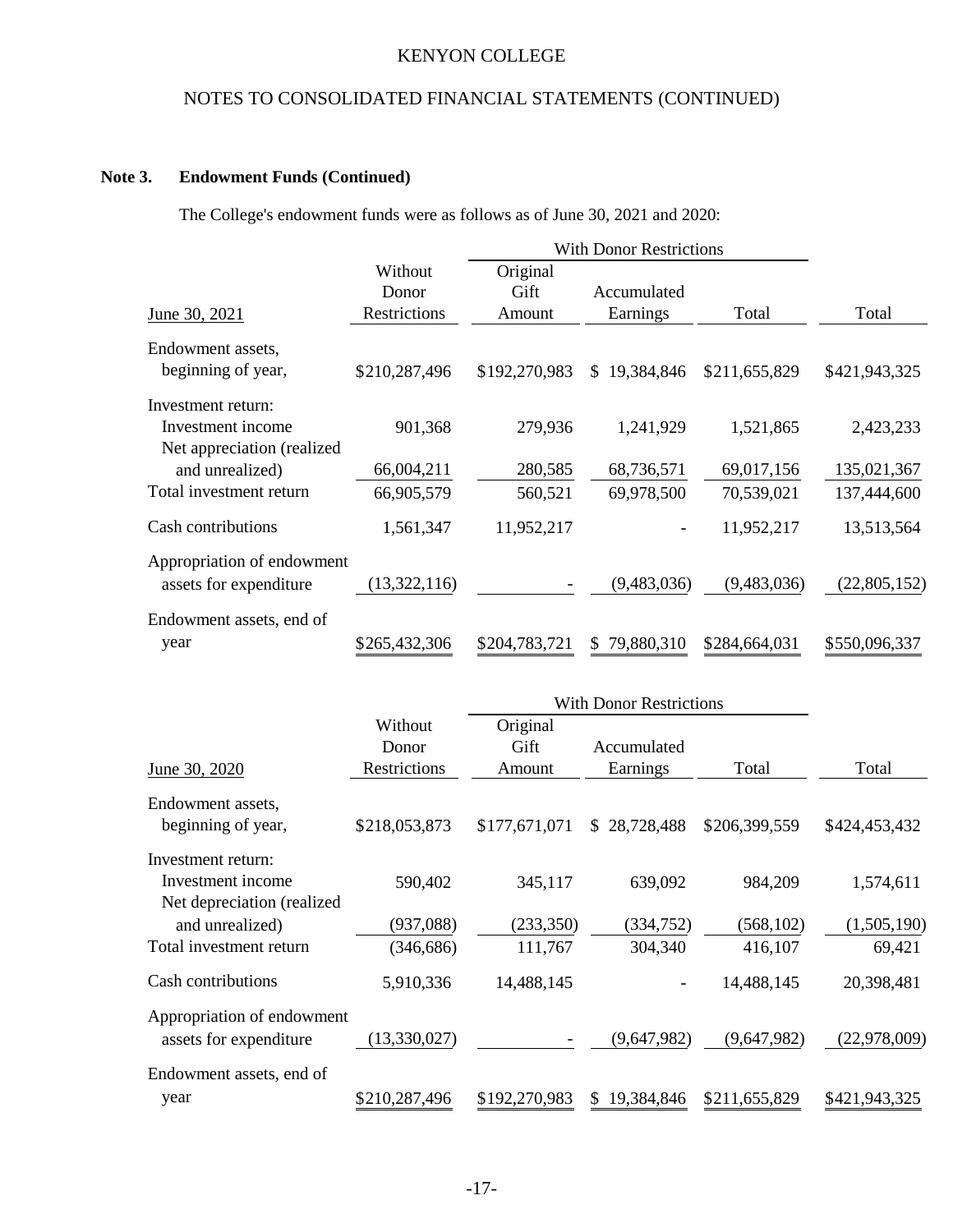# NOTES TO CONSOLIDATED FINANCIAL STATEMENTS (CONTINUED)

#### **Note 3. Endowment Funds (Continued)**

Based on the College's spending formula, as of June 30, 2021 and 2020, an additional \$4,373,881 and \$2,844,030, respectively, has been appropriated for expenditure out of accumulated earnings with donor restrictions.

From time to time, the fair value of assets associated with individual donor-restricted endowment funds may fall below the level that the donor requires the College to retain as a fund of perpetual duration. In accordance with GAAP, deficiencies of this nature are reported as a reduction of net assets with donor restrictions. As of June 30, 2021 and 2020, endowment funds with market values of \$-0- and \$44,106,643, respectively, were \$-0- and \$843,699, respectively, below the original gift amount.

#### **Note 4. Pledges Receivable**

As of June 30, 2021, the College had received unconditional promises to give as follows:

| Within one year               | \$15,974,939 |
|-------------------------------|--------------|
| One to two years              | 3,722,197    |
| Two to three years            | 1,463,000    |
| Three to four years           | 2,318,250    |
| Four to five years            | 1,205,656    |
| More than five years          | 4,403,750    |
|                               | 29,087,792   |
| Discount on long-term pledges | (1,860,904)  |
|                               | \$27,226,888 |

The amounts are recorded at the present value of future cash flows discounted using rates for one to twenty-six year treasury securities ranging from 0.64% to 3.71%. Management estimates an allowance for uncollectible pledges based upon its review of outstanding pledges and historical collections. As of June 30, 2021, the allowance for uncollectible pledges was \$133,203, which is included in the discount on long-term pledges presented above.

As of June 30, 2020, the College had received gross unconditional promises totaling \$33,705,288 net of allowances for uncollectible pledges of \$165,310 and discount on long-term pledges of \$2,248,251.

#### **Note 5. Available Line of Credit**

Under an unused and unsecured line of credit with a bank, the College may borrow up to \$15,000,000 at a rate of 4.00% as of June 30, 2021.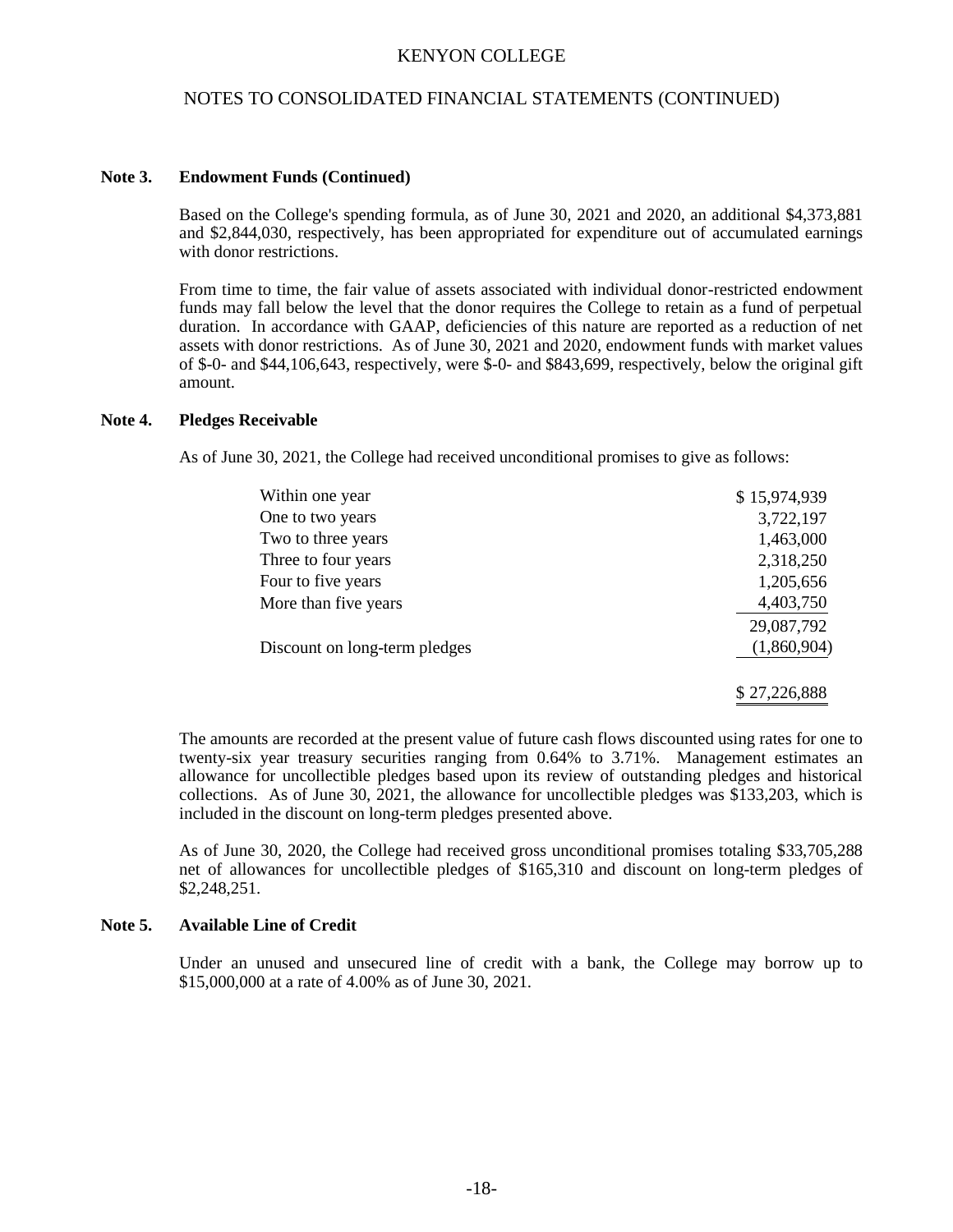## NOTES TO CONSOLIDATED FINANCIAL STATEMENTS (CONTINUED)

#### **Note 6. Guaranteed Loans**

The College offers a home mortgage loan guarantee program to certain members of its faculty and administration. Under this program, the College guarantees 100% of the outstanding mortgage loans until such time as the outstanding amount on each loan is reduced to 70% of the original appraised value or contract price of the property, at which time the guarantee is released. Under the program, the College has the right to purchase the mortgage loans from the lenders in the event of default by an employee. As of June 30, 2021, the College has guaranteed mortgage loans aggregating \$2,667,129. All loans were current as of June 30, 2021. The College deems it unlikely that any amount of the guarantee would be called by the banks.

#### **Note 7. Retirement and Postretirement Benefit Plans**

The College had three defined contribution retirement plans which covered substantially all employees. Effective December 31, 2019, the College merged the three defined contribution retirement plans into one plan. Eligible employees may contribute a percentage of their compensation. The College contributes 9.5% of the employee's compensation for all employees who contribute a minimum deferral of 3% or 5%, depending on the classification of the employee participating in the plan. The College's contributions to the plans were \$4,028,081 and \$3,967,267 during the years ended June 30, 2021 and 2020, respectively.

In addition to the College's defined contribution retirement plans, the College has two additional postretirement benefit plans. One plan provides certain health care benefits for retired employees. The College makes defined contributions to the plan on behalf of eligible employees who are 35 years of age or older and have completed at least one year of service. The College's contributions are limited to 25 years or the employee's separation from employment, whichever occurs first. The College contributed \$96,745 and \$921,656 for the years ended June 30, 2021 and 2020, respectively. The majority of the College's contributions to the plan providing certain health care benefits for retired employees was suspended from July 1, 2020 through June 30, 2021, due to the coronavirus pandemic.

The second plan is a defined benefit postretirement plan which provides life insurance benefits applicable only to two groups: 1) grandfathered members of the collective bargaining unit who were active as of February 4, 1974 and 2) members of the faculty who retire under early retirement agreements with coverage to continue for a maximum of five years. Because of the short period of coverage for faculty members covered by this plan, the value of this benefit for them is not material to the calculation of the postretirement valuation and, therefore, has not been included. The College reserves the right to modify or terminate these retiree payments at any time. The amount of funding activity is determined at the discretion of management. Currently, the College has not funded any portion of the liability.

The College recognizes the underfunded status of the defined benefit plan on its consolidated statement of financial position, measured as the difference between the fair value of plan assets and the projected benefit obligation. The College recognizes the change in the funded status of the plan in the year in which the change occurs through net assets without donor restrictions.

Included in net assets without donor restrictions at June 30, 2021 and 2020 are the following amounts that have not yet been recognized in net periodic benefit cost: unrecognized actuarial loss of \$2,725,061 and \$1,224,789, respectively, and unrecognized net prior service credit of \$-0- and \$-0-, respectively. The contributions, actuarial loss and prior service credit expected to be recognized during the year ended June 30, 2021 are \$437,081, \$110,507 and \$-0-, respectively.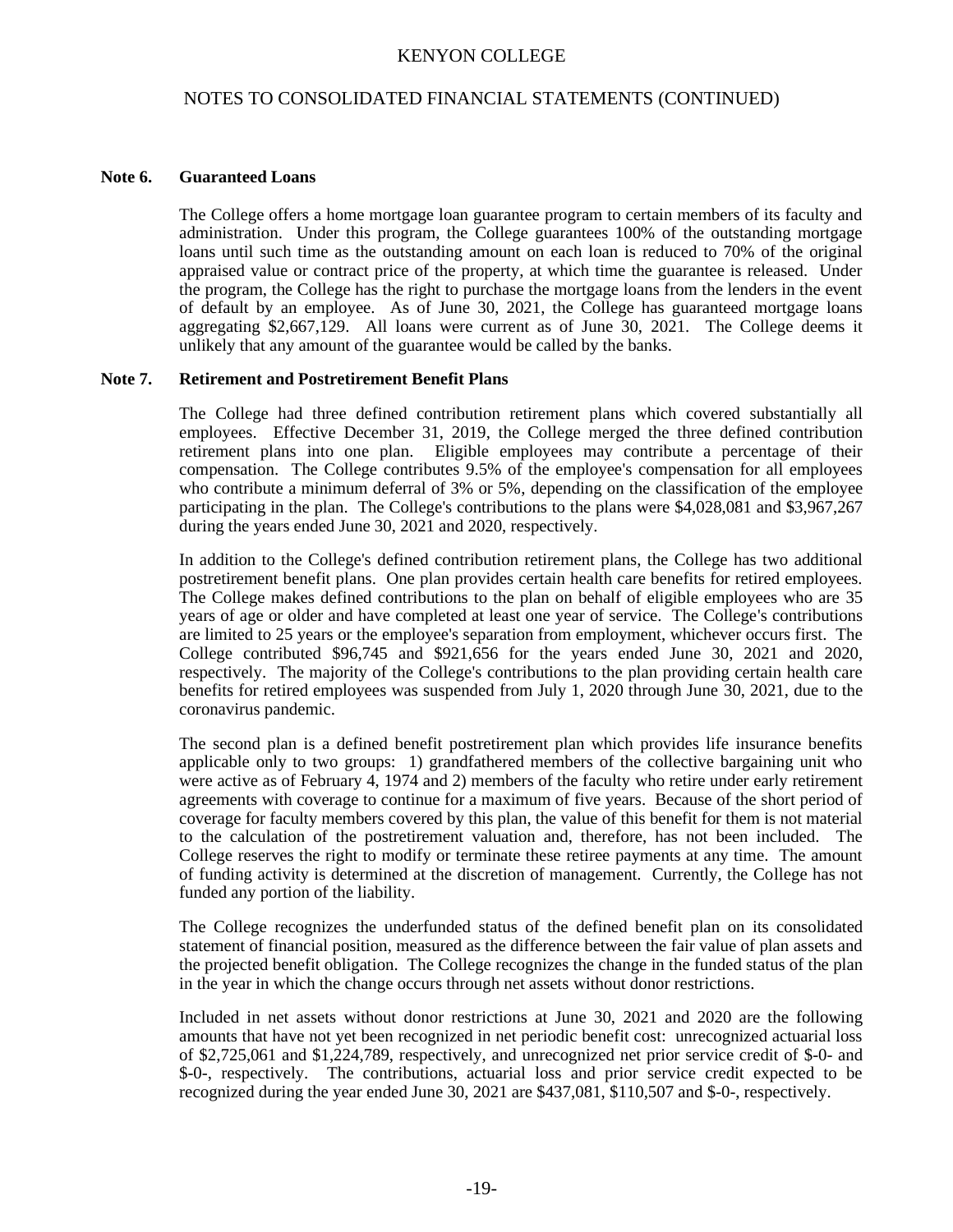# NOTES TO CONSOLIDATED FINANCIAL STATEMENTS (CONTINUED)

#### **Note 7. Retirement and Postretirement Benefit Plans (Continued)**

The following sets forth the plan status with amounts reported in the College's consolidated financial statements:

|                                         | Fiscal Years Ended June 30 |                                    |    |             |
|-----------------------------------------|----------------------------|------------------------------------|----|-------------|
|                                         |                            | 2021                               |    | 2020        |
| <b>Net Periodic Postretirement Cost</b> |                            |                                    |    |             |
| Service cost                            | $\mathcal{S}$              | 315,219                            | \$ | 321,182     |
| Interest cost                           |                            | 147,169                            |    | 204,176     |
| Amortization of prior service cost      |                            |                                    |    | (4,354)     |
| Amortization of unrecognized loss       |                            | 85,714                             |    | 136,878     |
| Total net periodic postretirement cost  | \$                         | 548,102                            | \$ | 657,882     |
|                                         |                            | Fiscal Years Ended June 30<br>2021 |    | 2020        |
| <b>Change in Benefit Obligation</b>     |                            |                                    |    |             |
| Benefit obligation at beginning of year |                            | \$6,149,005                        |    | \$7,277,807 |
| Service cost                            |                            | 315,219                            |    | 321,182     |
| Interest cost                           |                            | 147,169                            |    | 204,176     |
| Actuarial loss (gain)                   |                            | 612,881                            |    | (1,363,394) |
| Plan participant contributions          |                            | 67,713                             |    | 64,996      |
| Benefits paid                           |                            | (701, 543)                         |    | (355,762)   |
| Benefit obligation at end of year       |                            | 6,590,444                          |    | \$6,149,005 |

During 2010, the plan was amended to provide benefits to the spouse and/or children for 12 months following the death of the participant. Previously, benefits would continue indefinitely provided the spouse remained unmarried.

Estimated future benefit payments as of June 30, 2021 are as follows:

| 437,000<br>S |
|--------------|
| 473,000      |
| 557,000      |
| 567,000      |
| 552,000      |
| 2,971,000    |
|              |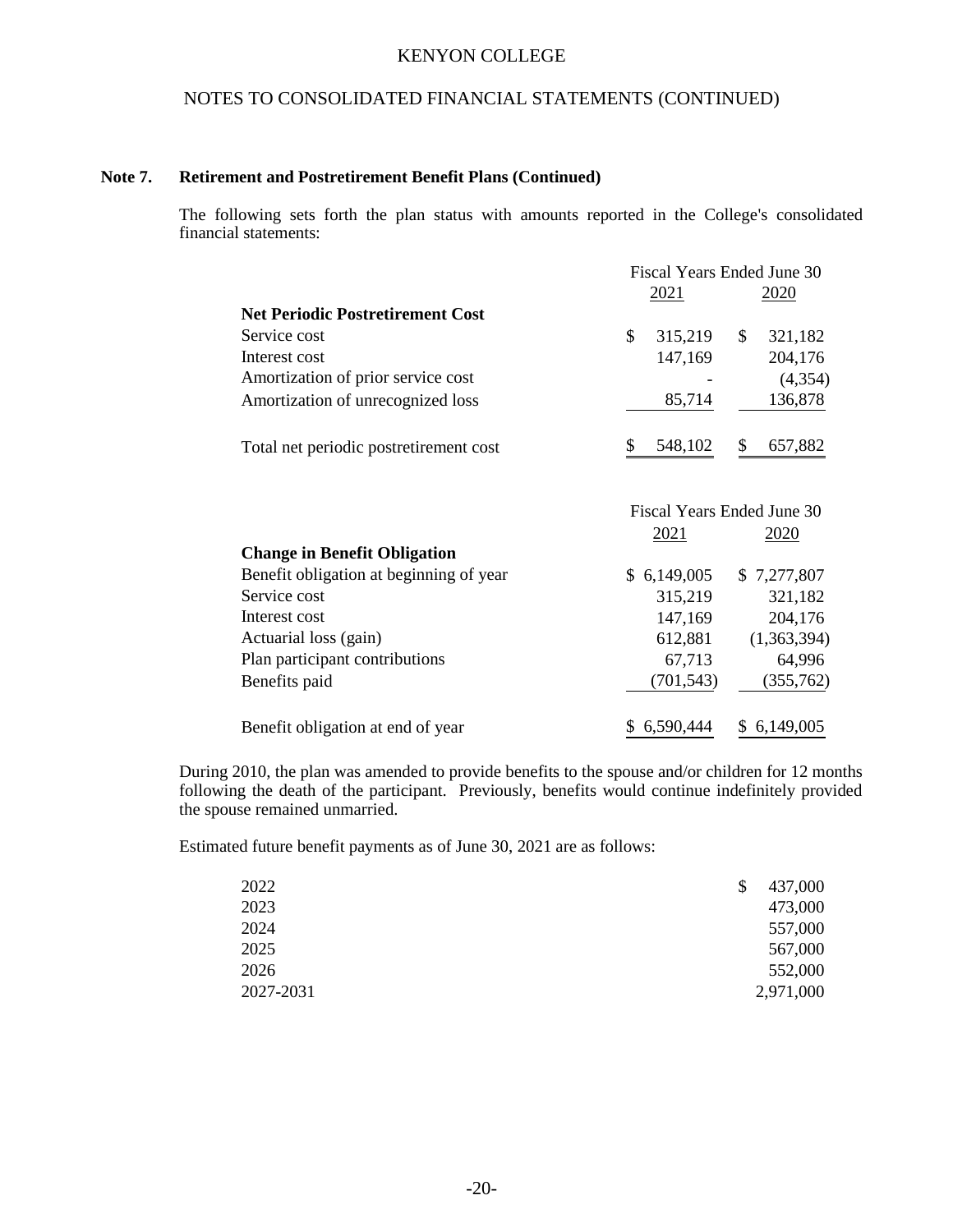## NOTES TO CONSOLIDATED FINANCIAL STATEMENTS (CONTINUED)

#### **Note 7. Retirement and Postretirement Benefit Plans (Continued)**

|                                                   | Fiscal Years Ended June 30 |       |
|---------------------------------------------------|----------------------------|-------|
|                                                   | 2021                       | 2020  |
| <b>Actuarial Assumptions</b>                      |                            |       |
| Weighted average discount rate:                   |                            |       |
| Expense for the year                              | 2.37%                      | 3.22% |
| Accumulated plan benefit obligation (at year-end) | 2.38%                      | 2.37% |
| Medical trend:                                    |                            |       |
| For next year                                     | 6.90%                      | 6.30% |
| Ultimate trend rate                               | 4.50%                      | 4.50% |
| Year reached                                      | 2030                       | 2029  |

The medical trend rate assumption has a significant effect on the benefit obligation and other amounts reported. If the medical trend rates were to increase by 1% for each year, the benefit obligation as of June 30, 2021 would increase by \$581,092 and the sum of the service and interest cost components of the Net Periodic Postretirement Benefit Cost (NPPBC) for fiscal year 2021 would increase by \$56,222. If the medical trend rates were to decrease by 1% for each year, the benefit obligation as of June 30, 2021 would decrease by \$517,107 and the sum of the service and interest cost components of the NPPBC for fiscal year 2021 would decrease by \$48,674.

#### **Note 8. Capital Lease Obligations**

As of June 30, 2021, the College has in place five lease agreements with the Ohio Higher Educational Facility Commission (the Commission) to finance various building and improvement projects. These leases serve as security for the Commission's Higher Educational Facility Revenue Bonds. The bonds are collateralized by a security interest in the buildings and improvements comprising the various projects.

Rental payments under the leases equal the interest and principal payments on related bonds issued by the Commission. The leases give the College the option to purchase the assets at nominal amounts after all bonds are retired. Accordingly, the College has recorded buildings and improvements with a cost of \$228,016,673 and accumulated depreciation of \$102,945,851 as of June 30, 2021 and the liabilities as capital lease obligations. Amortization of these assets is included in depreciation expense.

All revenues generated by the leased facilities are pledged as collateral for retirement of the bonds.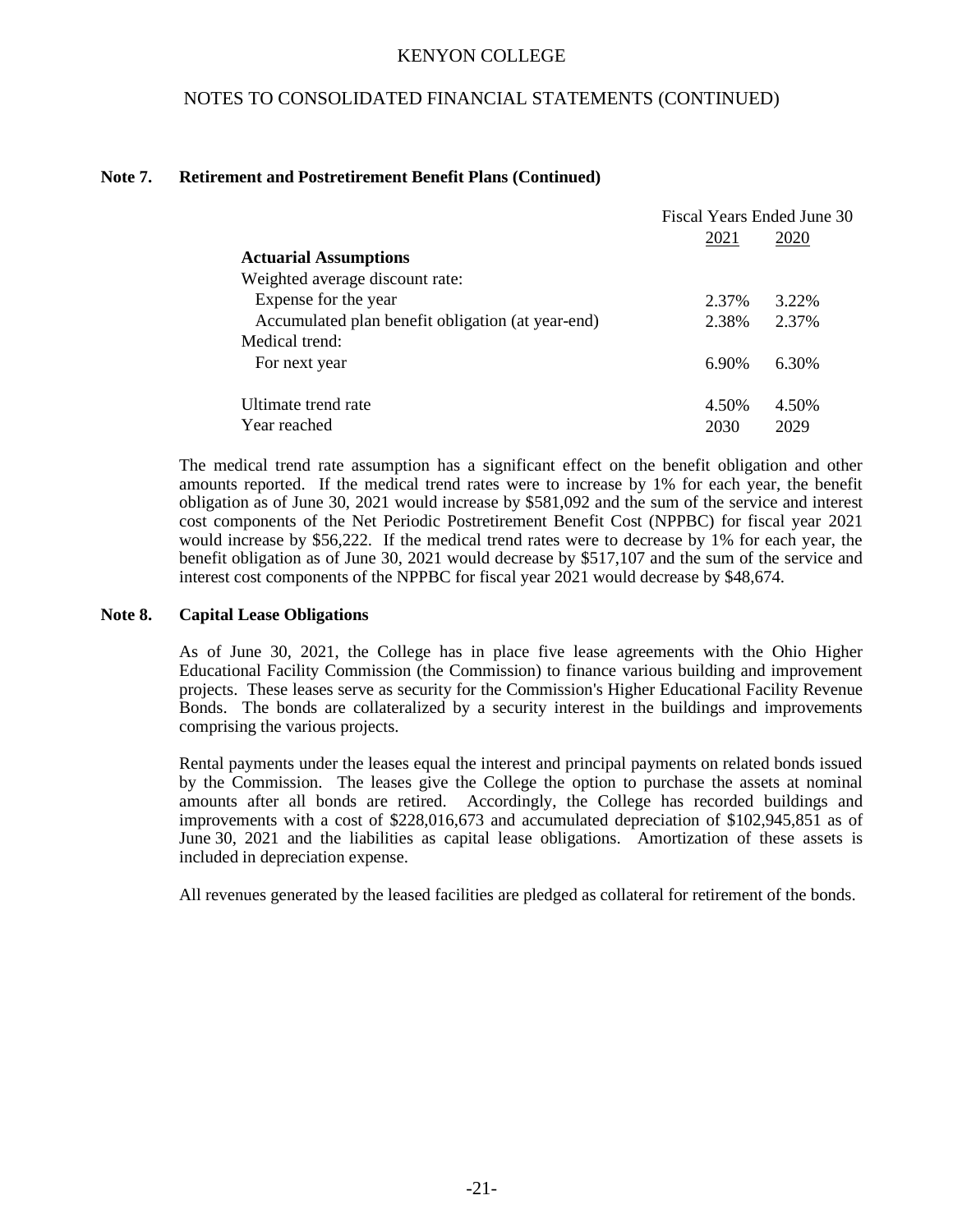# NOTES TO CONSOLIDATED FINANCIAL STATEMENTS (CONTINUED)

# **Note 8. Capital Lease Obligations (Continued)**

# **Summary of Bonds Outstanding**

| The College's bonds outstanding are as follows as of June 30: |
|---------------------------------------------------------------|
|---------------------------------------------------------------|

|                                                                            | 2021             | 2020          |
|----------------------------------------------------------------------------|------------------|---------------|
| 2013 Revenue Bonds:                                                        |                  |               |
| Maturing through July 1, 2037 with a rate of 5.00%                         |                  |               |
| outstanding principal                                                      | \$<br>43,610,000 | \$43,610,000  |
| unamortized premium                                                        | 684,971          | 727,782       |
| unamortized issuance costs                                                 | (321,746)        | (340, 673)    |
| 2015 Revenue Bonds:                                                        |                  |               |
| Maturing through July 1, 2040 with rates ranging from<br>$4.00\% - 5.00\%$ |                  |               |
| outstanding principal                                                      | 39,400,000       | 39,400,000    |
| unamortized premium                                                        | 924,093          | 975,432       |
| unamortized issuance costs                                                 | (331,712)        | (348, 298)    |
| 2016 Revenue Bonds:                                                        |                  |               |
| Maturing through July 1, 2044 with rates ranging from                      |                  |               |
| 3.25% to 5.00%                                                             |                  |               |
| outstanding principal                                                      | 53,330,000       | 53,330,000    |
| unamortized premium                                                        | 2,601,921        | 2,721,556     |
| unamortized issuance costs                                                 | (471, 871)       | (493,320)     |
| 2017 Revenue Bonds:                                                        |                  |               |
| Maturing through July 1, 2047 with rates ranging from<br>4.00% to 5.00%    |                  |               |
| outstanding principal                                                      | 64,195,000       | 65,395,000    |
| unamortized premium                                                        | 5,617,469        | 5,983,198     |
| unamortized issuance costs                                                 | (580, 031)       | (602, 339)    |
| 2020 Revenue Bonds:                                                        |                  |               |
| Maturing through July 1, 2044 with rates ranging from<br>4.00% to 5.00%    |                  |               |
| outstanding principal                                                      | 49,940,000       | 49,940,000    |
| unamortized premium                                                        | 8,490,604        | 8,932,844     |
| unamortized issuance costs                                                 | (530, 393)       | (554, 501)    |
| Total outstanding principal                                                | 250,475,000      | 251,675,000   |
| Total unamortized premium/discount, net                                    | 18,319,058       | 19,340,812    |
| Total unamortized issuance costs                                           | (2, 235, 753)    | (2,339,131)   |
| Capital lease obligations, net                                             | \$266,558,305    | \$268,676,681 |
|                                                                            |                  |               |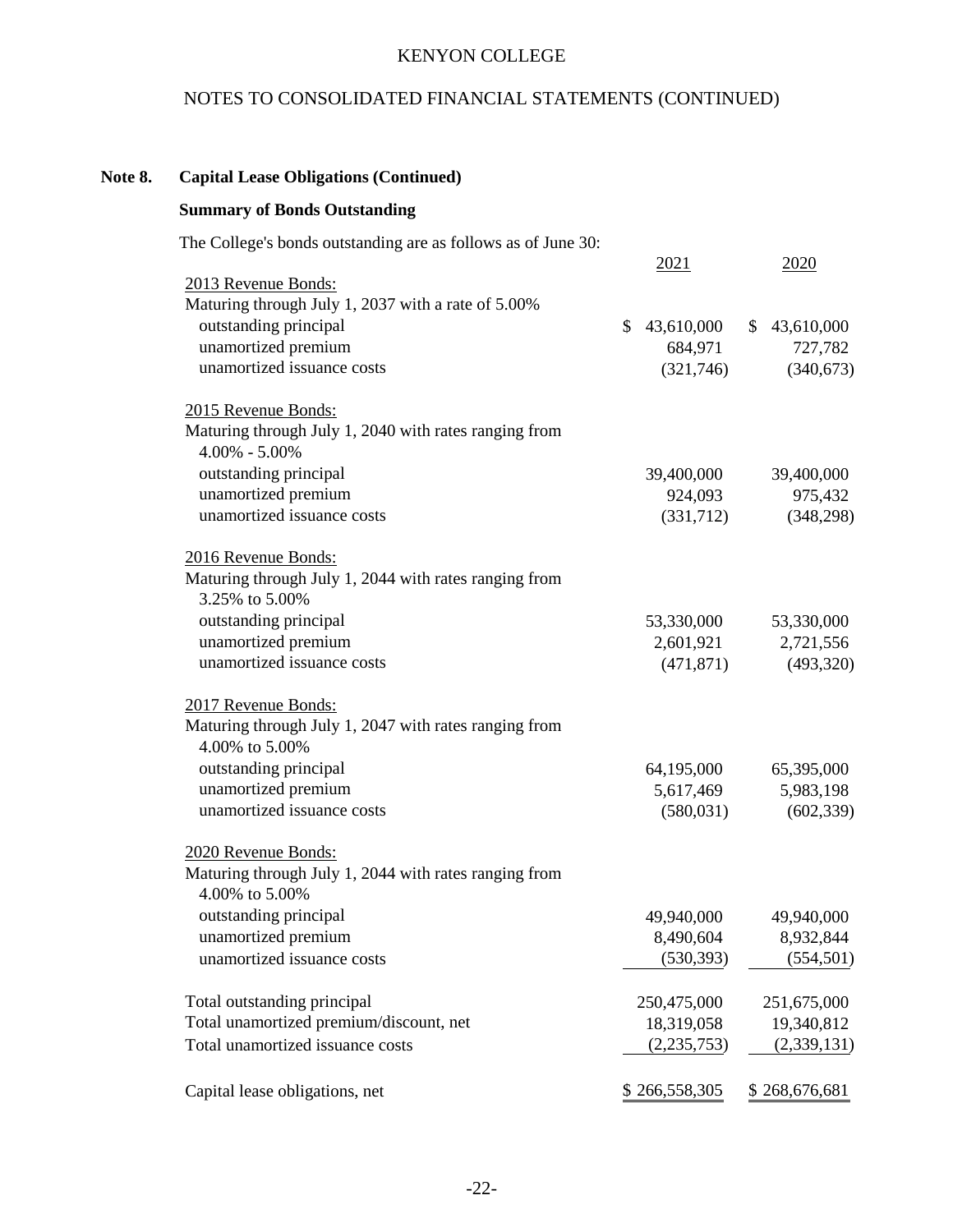### NOTES TO CONSOLIDATED FINANCIAL STATEMENTS (CONTINUED)

#### **Note 8. Capital Lease Obligations (Continued)**

#### **Summary of Bonds Outstanding (Continued)**

In July 2013, the College issued \$43,610,000 of revenue bonds through the Commission. The proceeds of the bonds were used to advance refund \$40,500,000 of previous bond issues and provided for issuance costs. The bonds were issued at a premium for a true interest cost of 4.86%. The bond premium is being amortized over the term of the bonds. The bonds are subject to mandatory sinking fund redemption, maturing on July 1, 2035, 2036 and 2037.

In May 2015, the College issued \$39,400,000 of revenue bonds through the Commission. The proceeds of the bonds were used to advance refund \$37,535,000 of a previous bond issue and provided for issuance costs. The bonds were issued at a premium for a true interest cost of 4.19%. The bond premium is being amortized over the term of the bonds. The bonds are subject to mandatory sinking fund redemption, maturing on July 1, 2038, 2039 and 2040.

In November 2016, the College issued \$53,330,000 of revenue bonds through the Commission. The proceeds of the bonds were used to refund \$48,640,000 of previous bond issues and provided for issuance costs. The 2016 Bond Trustee received proceeds from the bonds to be placed in an escrow account to pay both principal and interest on the previous issues. Because the escrow funds, along with any earnings, are irrevocably committed for this purpose, the \$48,640,000 is deemed to have been paid and discharged within the meaning of the Trust Agreement; however, the College remains obligated to resolve any shortage of principal and interest payments out of the escrow account. The bonds were issued at a premium for a true interest cost of 3.84%. The bond premium is being amortized over the term of the bonds. The bonds are subject to mandatory sinking fund redemption, maturing on July 1, 2040, 2042 and 2044.

In December 2017, the College issued \$68,730,000 of revenue bonds through the Commission. The proceeds of the bonds will be used to pay the costs of and relating to constructing, furnishing and equipping library facilities and an academic quad, and other College academic, administrative and student resident facilities. The 2017 bonds were issued at a premium of \$6,939,523 for a true interest cost of 3.80%. The bond premium is being amortized over the life of the bonds. The bonds are subject to mandatory sinking fund redemption, maturing on July 1, 2042 and 2047.

In April 2020, the College issued \$49,940,000 of revenue bonds through the Commission. The proceeds of the bonds were used to refund the remaining outstanding principal of \$56,985,000 of a previous bond issue. The 2020 Bond Trustee received proceeds from the bonds to be placed in an escrow account to pay both principal and interest on a previous bond issue. Because the escrow funds, along with any earnings, are irrevocably committed for this purpose, the \$56,985,000 is deemed to have been paid and discharged within the meaning of the Trust Agreement; however, the College remains obligated to resolve any shortage of principal and interest payments out of the escrow account. The bonds were issued at a premium of \$9,042,175 for a true interest cost of 3.46%. The bond premium is being amortized over the term of the bonds. The bonds are subject to mandatory sinking fund redemption maturing on July 1, 2041 and 2042.

The amount of rent paid by the College on its bonds for the year ended June 30, 2021 was \$11,664,207 of which \$1,200,000 represented principal and \$10,464,207 represented interest. For the year ended June 30, 2021, the College capitalized interest of \$2,648,523, which is included in construction work in progress. The amount of rent paid by the College on its bonds for the year ended June 30, 2020 was \$11,653,800 of which \$1,155,000 represented principal and \$10,498,800 represented interest.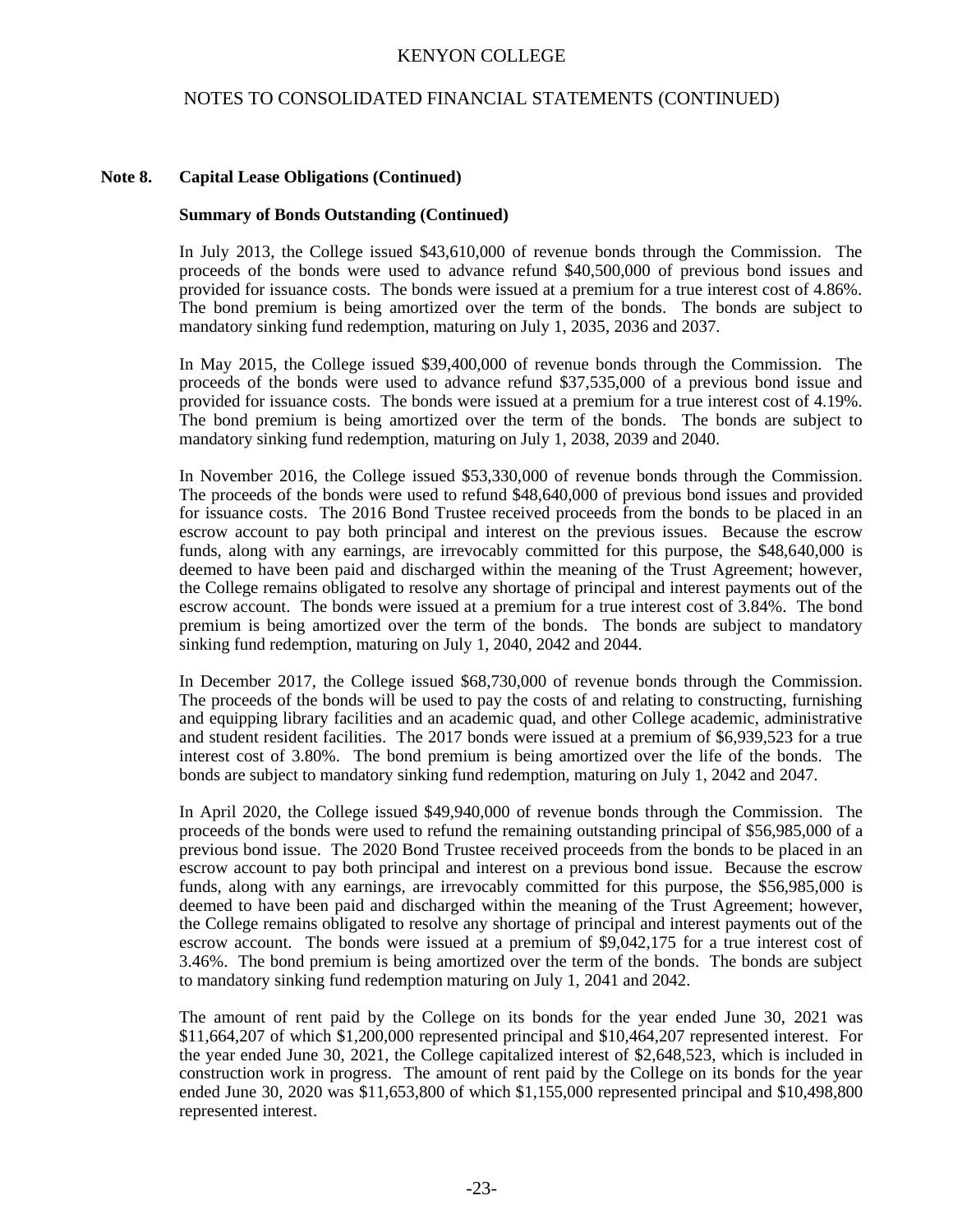### NOTES TO CONSOLIDATED FINANCIAL STATEMENTS (CONTINUED)

#### **Note 8. Capital Lease Obligations (Continued)**

#### **Summary of Bonds Outstanding (Continued)**

At June 30, 2021, future minimum payments by year and in the aggregate under these capital lease obligations consist of the following:

| 2022                               | \$<br>12,692,963 |
|------------------------------------|------------------|
| 2023                               | 12,695,212       |
| 2024                               | 12,699,212       |
| 2025                               | 12,699,713       |
| 2026                               | 12,701,713       |
| Remaining amount due               | 390,955,225      |
|                                    | 454,444,038      |
| Amount representing interest       | (203,969,038)    |
| Fixed rate obligations outstanding | 250,475,000      |
| Unamortized premiums/discount      | 18,319,058       |
| Unamortized bond issuance costs    | (2, 235, 753)    |
| Fixed rate obligations outstanding | 266,558,305      |

#### **Interest Rate Swap Agreements**

As part of a strategy to manage the College's debt position over time and decrease variable rate risk, the College entered into an interest rate swap agreement in February 2006 in which the College pays a fixed rate, 3.514%, in exchange for receiving a variable rate which is indexed to LIBOR and calculated on a notional amount of \$57,600,000. The difference between the fixed interest rate and the variable interest rate is settled on a quarterly basis. The agreement terminates in February 2026.

At the time the 2010 bonds were issued, which refunded the College's variable rate bonds with fixed rate bonds, it would have cost the College approximately \$5,700,000 to terminate the 2006 swap agreement. The College entered into a second interest rate swap agreement which is the reverse of the February 2006 swap. Under the terms of this agreement, the College pays a variable rate indexed to LIBOR and receives a fixed payment of 2.67% on a notional amount of \$57,600,000. This agreement also terminates in February 2026 and effectively finances the \$5,700,000 over the remaining life of the initial swap agreement.

At June 30, 2021 and 2020, the net value of the swap agreements was a liability of \$2,044,782 and \$2,539,022, respectively. For the fiscal years ended June 30, 2021 and 2020, the College's interest expense was increased by \$486,144 as a result of the interest rate swaps.

### **Note 9. Net Assets**

Net assets without donor restrictions include funds functioning as endowment, as designated by the Board of Trustees, amounting to \$265,432,306 and \$210,287,496 at June 30, 2021 and 2020, respectively, which are subject to the College's investment and spending policies as described in Note 3.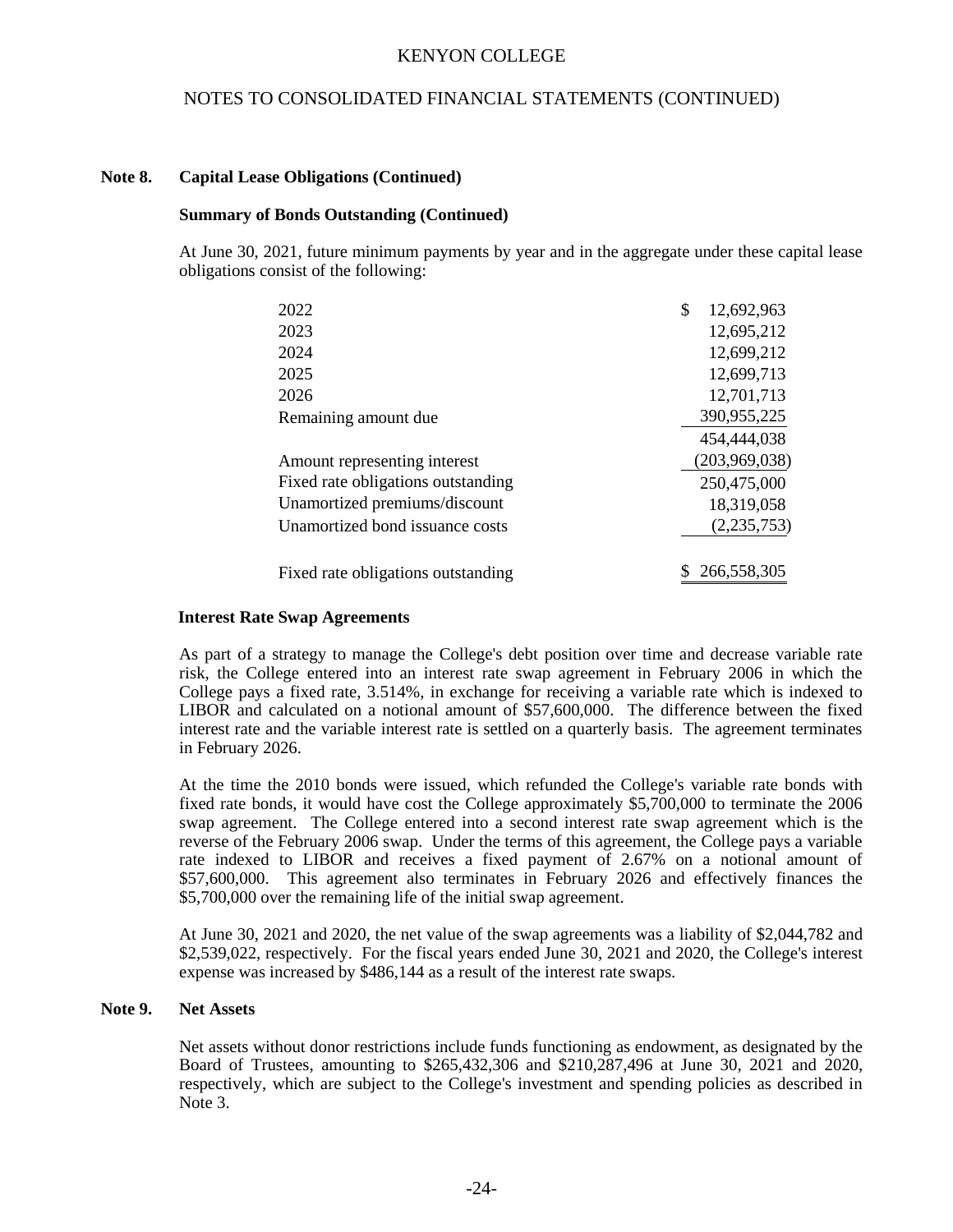# NOTES TO CONSOLIDATED FINANCIAL STATEMENTS (CONTINUED)

# **Note 9. Net Assets (Continued)**

Net assets with donor restrictions were restricted as follows:

|                                                          | 2021             | 2020             |
|----------------------------------------------------------|------------------|------------------|
| Net assets with donor restrictions                       |                  |                  |
| Net assets subject to time restrictions:                 |                  |                  |
| Pledges receivable restricted to capital or program      | 10,011,302<br>\$ | 10,555,045<br>\$ |
| Net assets subject to purpose restrictions:              |                  |                  |
| Faculty and academic support                             | 6,685,378        | 4,871,252        |
| Student programs                                         | 545,803          | 1,168,285        |
| Scholarships, prizes and awards                          | 1,745,600        | 832,028          |
| Plant improvements                                       | 5,954,759        | 7,506,861        |
| General support                                          | 519,894          | 688,696          |
| Other programs                                           | 638,818          | 846,754          |
| Total net assets subject to purpose restrictions         | 16,090,252       | 15,913,876       |
| Net assets subject to spending policy and appropriation: |                  |                  |
| Original gift amount                                     | 204,783,721      | 192,270,983      |
| Pledges receivable restricted for endowment              | 17,215,586       | 20,736,682       |
| Accumulated earnings                                     | 79,880,310       | 19,384,846       |
| Total net assets subject to spending policy and          |                  |                  |
| appropriation                                            | 301,879,617      | 232,392,511      |
| Net assets not subject to spending:                      |                  |                  |
| Beneficial interest in trusts restricted in perpetuity   | 7,474,770        | 5,640,494        |
| Beneficial interest in trusts                            | 1,703,088        | 1,282,505        |
| Loan funds                                               | 8,744,548        | 8,388,645        |
| Total net assets not subject to spending                 | 17,922,406       | 15,311,644       |
|                                                          |                  |                  |
| Total net assets with donor restrictions                 | \$345,903,577    | \$274,173,076    |

Restricted net assets released from restrictions for the years ended June 30 were as follows:

|                                                   |   | 2021       |    | 2020       |
|---------------------------------------------------|---|------------|----|------------|
| <b>Restricted net assets released</b>             |   |            |    |            |
| Unexpended endowment income and gifts and grants: |   |            |    |            |
| Faculty and academic support                      | S | 4,314,513  | S. | 39,123,353 |
| Student programs                                  |   | 1,130,203  |    | 2,090,275  |
| Scholarships, prizes and awards                   |   | 5,601,045  |    | 9,626,955  |
| Plant improvements                                |   | 2,376,791  |    | 934,565    |
| Other programs                                    |   | 3,212,477  |    | 5,420,619  |
| Gifts pending donor designation                   |   | 2,580,955  |    | 1,539,785  |
| Total restricted net assets released              |   | 19,215,984 |    | 58,735,552 |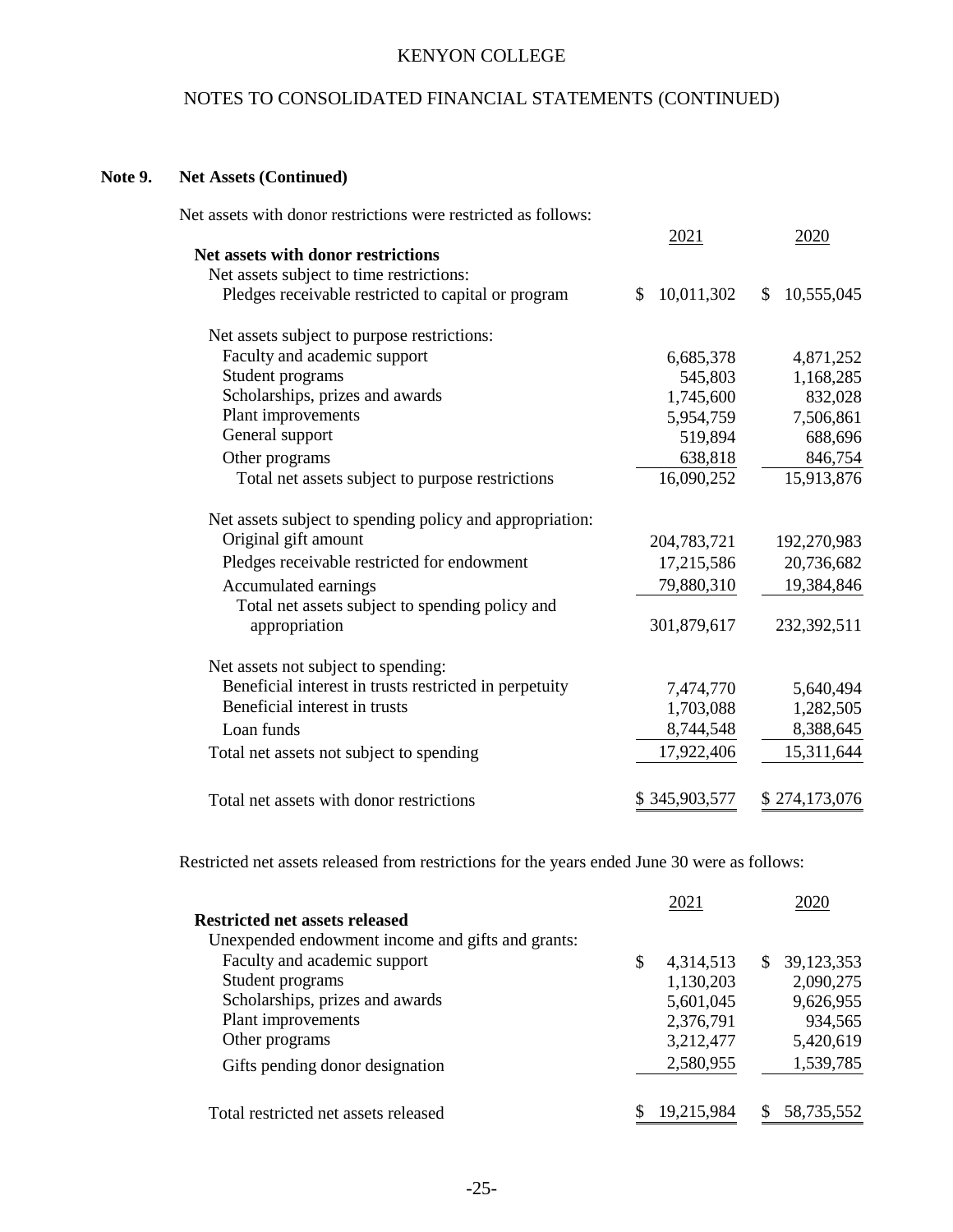### NOTES TO CONSOLIDATED FINANCIAL STATEMENTS (CONTINUED)

#### **Note 10. Liquidity and Availability of Financial Assets**

The College regularly monitors liquidity required to meet its operating needs. The College has various sources of liquidity including cash and cash equivalents and investments. In addition to financial assets available to meet general expenditures over the next 12 months, the College strives to operate within a balanced budget and anticipates collecting revenues and using internal contingency funds sufficient to cover operating expenses. The College receives contributions restricted by donors, and considers contributions restricted for programs which are ongoing, major and central to its annual operations to be available to meet cash needs for general expenditures.

The College manages its financial assets available to meet general expenditures by operating within a prudent range of financial soundness and stability, maintaining adequate liquid assets and maintaining sufficient reserves to provide that future opportunities of a long-term nature can be acted upon. The College forecasts its future cash flows and monitors its liquidity and reserves on a routine basis. As described in Note 5, the College has a line of credit available for additional liquidity needs in short-term, emergency circumstances.

Financial assets available for general expenditure, that is without donor or other restrictions limiting their use, within one year comprise the following:

|                                                           | 2021             | 2020            |
|-----------------------------------------------------------|------------------|-----------------|
| Cash and cash equivalents                                 | \$<br>56,558,830 | \$82,472,410    |
| Investments                                               | 589,140,627      | 482,565,739     |
| Accounts and interest receivable                          | 7,969,163        | 3,193,227       |
| Present value of pledges receivable                       | 27,226,888       | 31,291,727      |
| Loans receivable                                          | 4,139,687        | 4,661,265       |
| Interests in charitable trusts                            | 3,389,565        | 2,621,340       |
| <b>Total financial assets</b>                             | 688,424,760      | 606,805,708     |
| Less assets not available for general expenditure within  |                  |                 |
| one year:                                                 |                  |                 |
| Pledges receivable due greater than one year or           |                  |                 |
| restricted to long-term purposes                          | (22,618,695)     | (25, 245, 145)  |
| Cash restricted by donor for long-term purposes           | (1, 133, 269)    | (1,940,851)     |
| Revolving loan funds not available for general            |                  |                 |
| expenditure                                               | (4,139,687)      | (4,661,265)     |
| Interests in charitable trusts, net of anticipated        |                  |                 |
| distributions                                             | (3,309,748)      | (2,542,880)     |
| Donor-restricted endowment funds                          | (284, 664, 031)  | (211, 655, 829) |
| Cash and investments designated by the Board for          |                  |                 |
| long-term investment                                      | (283,511,380)    | (256,788,011)   |
| Add approved appropriations from donor and board          |                  |                 |
| designated funds                                          | 25,087,332       | 22,034,244      |
| Financial assets available for general expenditure within |                  |                 |
| one year                                                  | \$114,135,282    | \$126,005,971   |